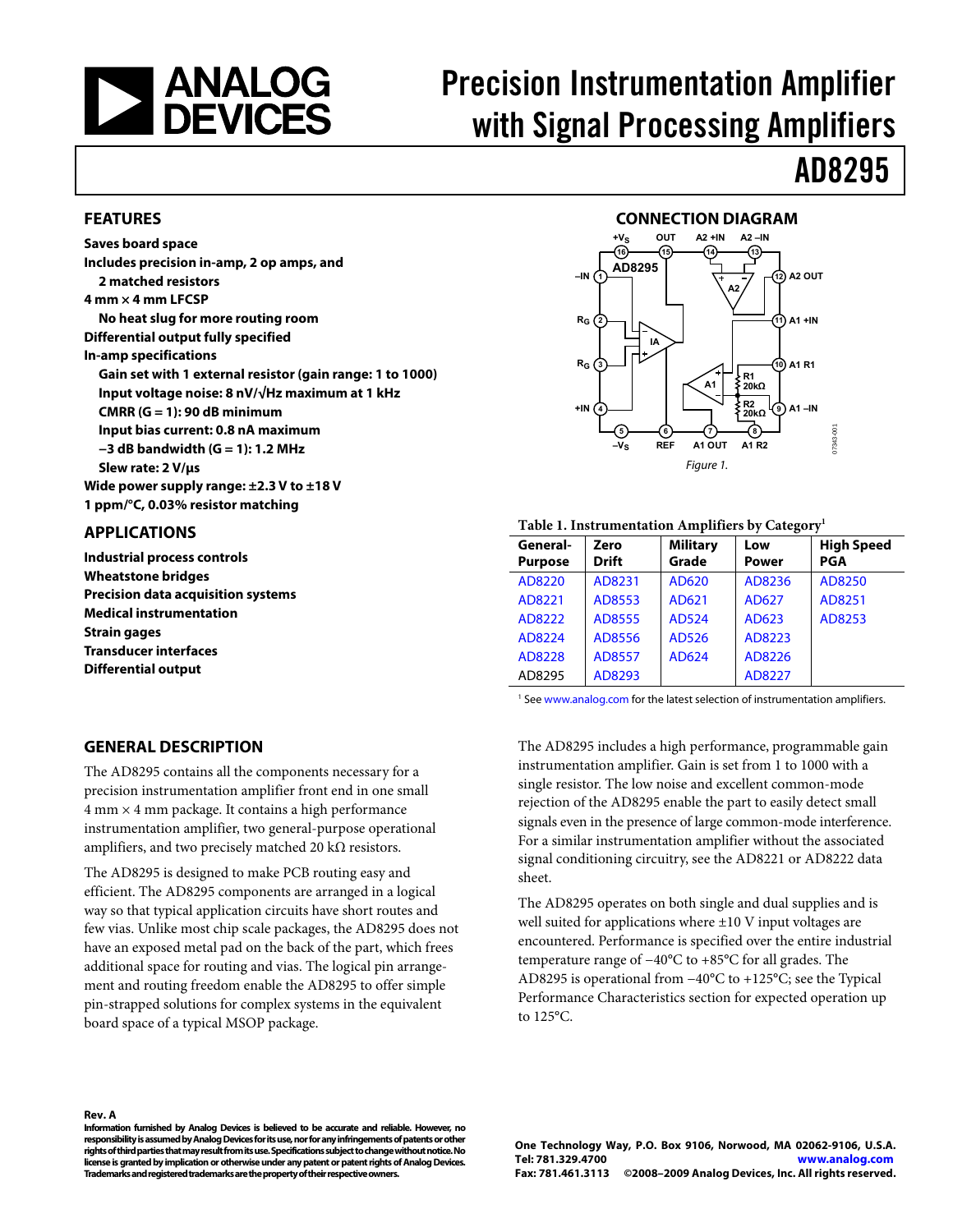# <span id="page-1-0"></span>**TABLE OF CONTENTS**

| Instrumentation Amplifier Specifications, Single-Ended and |
|------------------------------------------------------------|
|                                                            |
|                                                            |
|                                                            |
|                                                            |
|                                                            |
|                                                            |
| Pin Configuration and Function Descriptions 8              |
|                                                            |
|                                                            |
|                                                            |

### **REVISION HISTORY**

### $6/09$  — Rev. 0 to Rev. A

| Added Figure 42, Figure 45, and Figure 46; Renumbered |  |
|-------------------------------------------------------|--|
|                                                       |  |
|                                                       |  |
|                                                       |  |
|                                                       |  |
|                                                       |  |
|                                                       |  |
|                                                       |  |
|                                                       |  |

10/08-Revision 0: Initial Version

| High Accuracy $G = -1$ Configuration with Low-Pass Filter  23 |  |
|---------------------------------------------------------------|--|
|                                                               |  |
| AC-Coupled Instrumentation Amplifier  24                      |  |
|                                                               |  |
|                                                               |  |
|                                                               |  |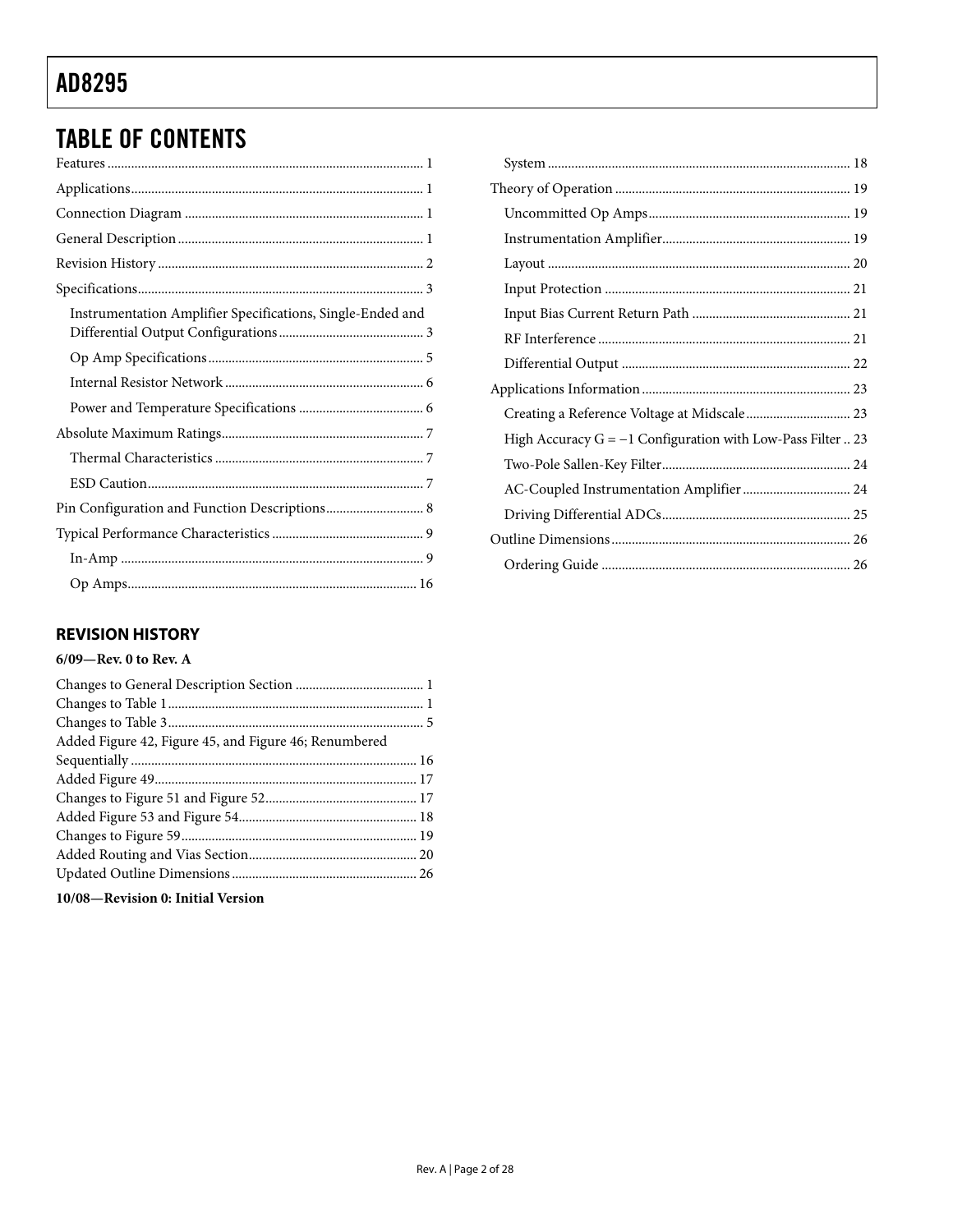### <span id="page-2-0"></span>**SPECIFICATIONS**

### **INSTRUMENTATION AMPLIFIER SPECIFICATIONS, SINGLE-ENDED AND DIFFERENTIAL OUTPUT CONFIGURATIONS**

 $V_S = \pm 15$  V,  $V_{REF} = 0$  V,  $T_A = 25$ °C,  $G = 1$ ,  $R_L = 2$  k $\Omega$ , unless otherwise noted. The differential configuration is shown in [Figure 65](#page-21-1).

#### **Table 2.**

<span id="page-2-1"></span>

|                                              |                                                         |     | A Grade        |              |     | <b>B</b> Grade |                |                |
|----------------------------------------------|---------------------------------------------------------|-----|----------------|--------------|-----|----------------|----------------|----------------|
| Parameter                                    | <b>Test Conditions</b>                                  | Min | <b>Typ</b>     | Max          | Min | <b>Typ</b>     | Max            | Unit           |
| <b>COMMON-MODE REJECTION</b><br>RATIO (CMRR) | $V_{CM} = -10 V$ to +10 V                               |     |                |              |     |                |                |                |
| CMRR, DC to 60 Hz                            | 1 k $\Omega$ source imbalance                           |     |                |              |     |                |                |                |
| $G = 1$                                      |                                                         | 80  |                |              | 90  |                |                | dB             |
| $G = 10$                                     |                                                         | 100 |                |              | 110 |                |                | dB             |
| $G = 100$                                    |                                                         | 120 |                |              | 130 |                |                | dB             |
| $G = 1000$                                   |                                                         | 130 |                |              | 140 |                |                | dB             |
| CMRR at 8 kHz                                |                                                         |     |                |              |     |                |                |                |
| $G = 1$                                      |                                                         | 80  |                |              | 80  |                |                | dB             |
| $G = 10$                                     |                                                         | 90  |                |              | 100 |                |                | dB             |
| $G = 100$                                    |                                                         | 100 |                |              | 120 |                |                | dB             |
| $G = 1000$                                   |                                                         | 110 |                |              | 120 |                |                | dB             |
| <b>NOISE</b>                                 |                                                         |     |                |              |     |                |                |                |
| Voltage Noise, 1 kHz                         | $RTI$ noise =<br>$\sqrt{(e_{N}r^{2} + (e_{N}C/G)^{2})}$ |     |                |              |     |                |                |                |
| Input Voltage Noise, eNI                     | $V_{IN+}$ , $V_{IN-}$ , $V_{REF} = 0$ V                 |     |                | 8            |     |                | 8              | $nV/\sqrt{Hz}$ |
| Output Voltage Noise, eNO                    | $V_{IN+}$ , $V_{IN-}$ , $V_{REF} = 0$ V                 |     |                | 75           |     |                | 75             | $nV/\sqrt{Hz}$ |
| <b>RTI</b>                                   | $f = 0.1$ Hz to 10 Hz                                   |     |                |              |     |                |                |                |
| $G = 1$                                      |                                                         |     | $\overline{2}$ |              |     | $\overline{2}$ |                | $\mu V$ p-p    |
| $G = 10$                                     |                                                         |     | 0.5            |              |     | 0.5            |                | $\mu V$ p-p    |
| $G = 100$ to 1000                            |                                                         |     | 0.25           |              |     | 0.25           |                | $\mu V$ p-p    |
| <b>Current Noise</b>                         | $f = 1$ kHz                                             |     | 40             |              |     | 40             |                | $fA/\sqrt{Hz}$ |
|                                              | $f = 0.1$ Hz to 10 Hz                                   |     | 6              |              |     | 6              |                | pA p-p         |
| <b>VOLTAGE OFFSET</b>                        | $RTI VOS = VOSI + (VOSO/G)$                             |     |                |              |     |                |                |                |
| Input Offset Voltage, Vosi                   | $V_s = \pm 5$ V to $\pm 15$ V                           |     |                | 120          |     |                | 60             | μV             |
| Over Temperature                             | $T_A = -40^{\circ}C$ to $+85^{\circ}C$                  |     |                | 150          |     |                | 80             | μV             |
| Average TC                                   |                                                         |     |                | 0.4          |     |                | 0.3            | $\mu V$ /°C    |
| Output Offset Voltage, Voso                  | $V_s = \pm 5$ V to $\pm 15$ V                           |     |                | 500          |     |                | 350            | μV             |
| Over Temperature                             | $T_A = -40$ °C to $+85$ °C                              |     |                | 0.8          |     |                | 0.5            | mV             |
| Average TC                                   |                                                         |     |                | 9            |     |                | 5              | $\mu V$ /°C    |
| Offset RTI vs. Supply (PSR)                  | $V_s = \pm 2.3 V$ to $\pm 18 V$                         |     |                |              |     |                |                |                |
| $G = 1$                                      |                                                         | 90  | 110            |              | 94  | 110            |                | dB             |
| $G = 10$                                     |                                                         | 110 | 120            |              | 114 | 130            |                | dB             |
| $G = 100$                                    |                                                         | 124 | 130            |              | 130 | 140            |                | dB             |
| $G = 1000$                                   |                                                         | 130 | 140            |              | 140 | 150            |                | dB             |
| <b>INPUT CURRENT</b>                         |                                                         |     |                |              |     |                |                |                |
| <b>Input Bias Current</b>                    |                                                         |     | 0.5            | 2.0          |     | 0.2            | $0.8\,$        | nA             |
| Over Temperature                             | $T_A = -40^{\circ}C$ to $+85^{\circ}C$                  |     |                | 3.0          |     |                | 1.5            | nA             |
| Average TC                                   |                                                         |     | $\mathbf{1}$   |              |     | $\mathbf{1}$   |                | pA/°C          |
| Input Offset Current                         |                                                         |     | 0.2            | $\mathbf{1}$ |     | 0.1            | 0.5            | nA             |
| Over Temperature                             | $T_A = -40$ °C to +85°C                                 |     |                | 1.5          |     |                | 0.6            | nA             |
| Average TC                                   |                                                         |     | $\mathbf{1}$   |              |     | 0.5            | $\overline{2}$ | pA/°C          |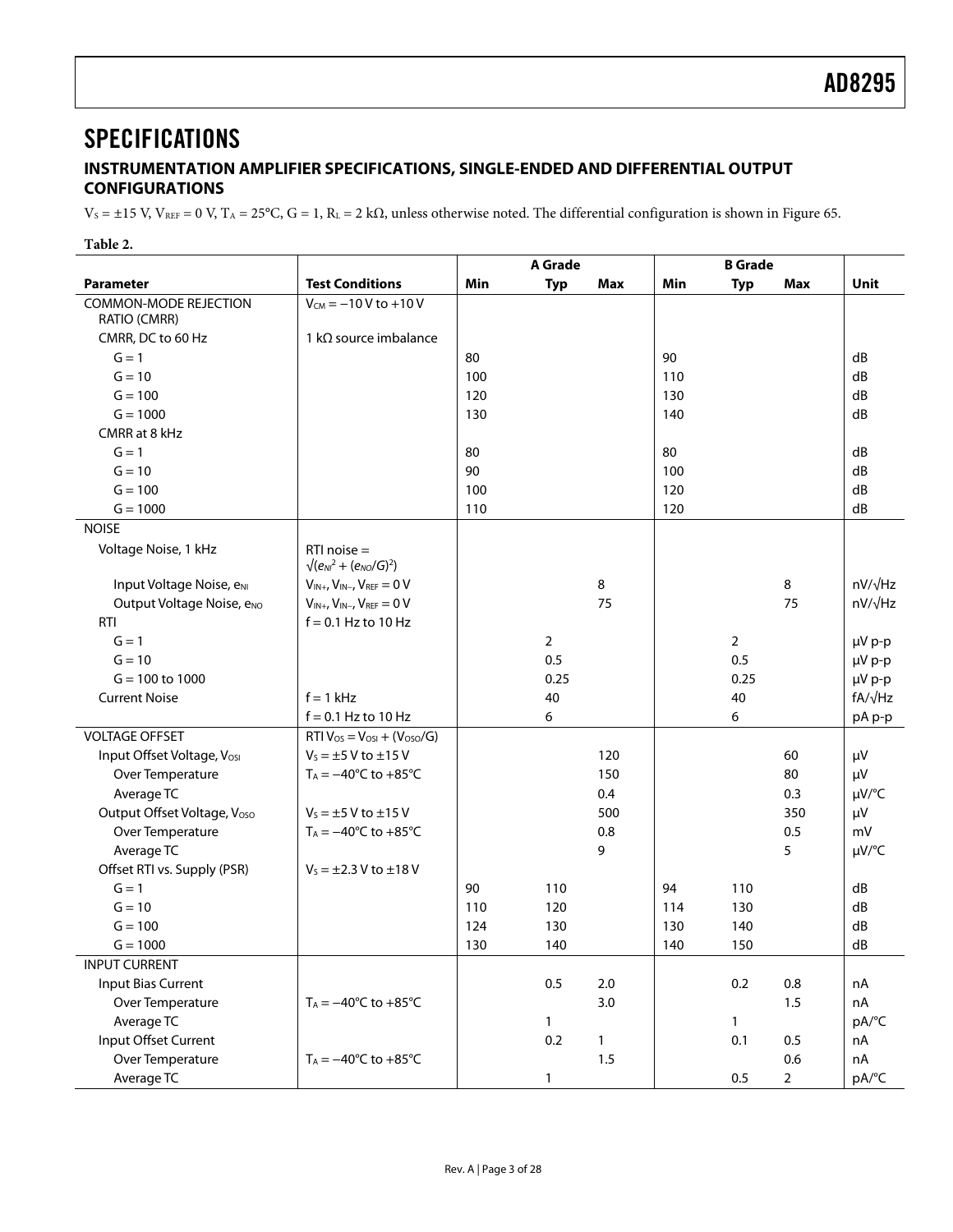|                                                                |                                         |                | A Grade        |            |                | <b>B</b> Grade |              |            |
|----------------------------------------------------------------|-----------------------------------------|----------------|----------------|------------|----------------|----------------|--------------|------------|
| <b>Parameter</b>                                               | <b>Test Conditions</b>                  | Min            | <b>Typ</b>     | <b>Max</b> | Min            | <b>Typ</b>     | Max          | Unit       |
| GAIN                                                           | $G = 1 + (49.4 \text{ k}\Omega/R)$      |                |                |            |                |                |              |            |
| Gain Range                                                     |                                         | $\mathbf{1}$   |                | 1000       | $\mathbf{1}$   |                | 1000         | V/V        |
| Gain Error                                                     | $V_{OUT}$ $\pm$ 10 V                    |                |                |            |                |                |              |            |
| $G = 1$                                                        |                                         |                |                | 0.05       |                |                | 0.02         | %          |
| $G = 10$                                                       |                                         |                |                | 0.3        |                |                | 0.1          | $\%$       |
| $G = 100$                                                      |                                         |                |                | 0.3        |                |                | 0.1          | %          |
| $G = 1000$                                                     |                                         |                |                | 0.3        |                |                | 0.1          | $\%$       |
| <b>Gain Nonlinearity</b>                                       | $V_{\text{OUT}} = -10 V to +10 V$       |                |                |            |                |                |              |            |
| $G = 1$                                                        |                                         |                | 3              | 10         |                | 1              | 5            | ppm        |
| $G = 10$                                                       |                                         |                | $\overline{7}$ | 20         |                | 7              | 20           |            |
| $G = 100$                                                      |                                         |                | $\overline{7}$ | 20         |                | $\overline{7}$ | 20           | ppm<br>ppm |
| Gain vs. Temperature                                           |                                         |                |                |            |                |                |              |            |
| $G = 1$                                                        |                                         |                |                | 5          |                |                | $\mathbf{1}$ | ppm/°C     |
| G > 1                                                          |                                         |                |                | $-50$      |                |                | $-50$        | ppm/°C     |
| DYNAMIC RESPONSE (SINGLE-                                      |                                         |                |                |            |                |                |              |            |
| <b>ENDED CONFIGURATION)</b>                                    |                                         |                |                |            |                |                |              |            |
| Small Signal -3 dB Bandwidth                                   |                                         |                |                |            |                |                |              |            |
| $G = 1$                                                        |                                         |                | 1200           |            |                | 1200           |              | kHz        |
| $G = 10$                                                       |                                         |                | 750            |            |                | 750            |              | kHz        |
| $G = 100$                                                      |                                         |                | 140            |            |                | 140            |              | kHz        |
| $G = 1000$                                                     |                                         |                | 15             |            |                | 15             |              | kHz        |
| Settling Time 0.01%                                            | 10 V step                               |                |                |            |                |                |              |            |
| $G = 1$ to 100                                                 |                                         |                | 10             |            |                | 10             |              |            |
| $G = 1000$                                                     |                                         |                | 80             |            |                | 80             |              | $\mu$ s    |
| Settling Time 0.001%                                           | 10 V step                               |                |                |            |                |                |              | μs         |
| $G = 1$ to 100                                                 |                                         |                | 13             |            |                | 13             |              |            |
| $G = 1000$                                                     |                                         |                | 110            |            |                | 110            |              | μs         |
|                                                                |                                         |                |                |            |                |                |              | μs         |
| <b>Slew Rate</b><br>$G = 1$                                    |                                         |                |                |            |                |                |              |            |
|                                                                |                                         | 1.5            | $\overline{2}$ |            | 1.5            | $\overline{2}$ |              | $V/\mu s$  |
| $G = 5$ to 1000                                                |                                         | $\overline{2}$ | 2.5            |            | $\overline{2}$ | 2.5            |              | $V/\mu s$  |
| DYNAMIC RESPONSE (DIFFERENTIAL<br><b>OUTPUT CONFIGURATION)</b> |                                         |                |                |            |                |                |              |            |
| Small Signal -3 dB Bandwidth                                   |                                         |                |                |            |                |                |              |            |
| $G = 1$                                                        |                                         |                | 1200           |            |                | 1200           |              | kHz        |
| $G = 10$                                                       |                                         |                | 1000           |            |                | 1000           |              | kHz        |
| $G = 100$                                                      |                                         |                | 140            |            |                | 140            |              | kHz        |
| $G = 1000$                                                     |                                         |                | 15             |            |                | 15             |              | kHz        |
| Settling Time 0.01%                                            | 10 V step                               |                |                |            |                |                |              |            |
| $G = 1$ to 100                                                 |                                         |                | $10$           |            |                | $10\,$         |              | $\mu$ s    |
| $G = 1000$                                                     |                                         |                | 80             |            |                | 80             |              |            |
| Settling Time 0.001%                                           | 10 V step                               |                |                |            |                |                |              | $\mu$ s    |
| $G = 1$ to 100                                                 |                                         |                | 13             |            |                | 13             |              |            |
| $G = 1000$                                                     |                                         |                | 110            |            |                |                |              | $\mu$ s    |
|                                                                |                                         |                |                |            |                | 110            |              | μs         |
| Slew Rate                                                      |                                         |                |                |            |                |                |              |            |
| $G = 1$                                                        |                                         | 1.5            | $\overline{2}$ |            | 1.5            | $\overline{2}$ |              | $V/\mu s$  |
| $G = 5$ to 1000                                                |                                         | 2              | 2.5            |            | $\overline{2}$ | $2.5$          |              | $V/\mu s$  |
| REFERENCE INPUT                                                |                                         |                |                |            |                |                |              |            |
| $R_{\rm IN}$                                                   |                                         |                | 20             |            |                | 20             |              | $k\Omega$  |
| $I_{\mathsf{IN}}$                                              | $V_{IN+}$ , $V_{IN-}$ , $V_{REF} = 0$ V |                | 50             | 60         |                | 50             | 60           | μA         |
| Voltage Range                                                  |                                         | $-VS$          |                | $+VS$      | $-VS$          |                | $+V_{5}$     | V          |
| Gain to Output                                                 |                                         | $1 \pm 0.0001$ |                |            | $1 \pm 0.0001$ |                |              | V/V        |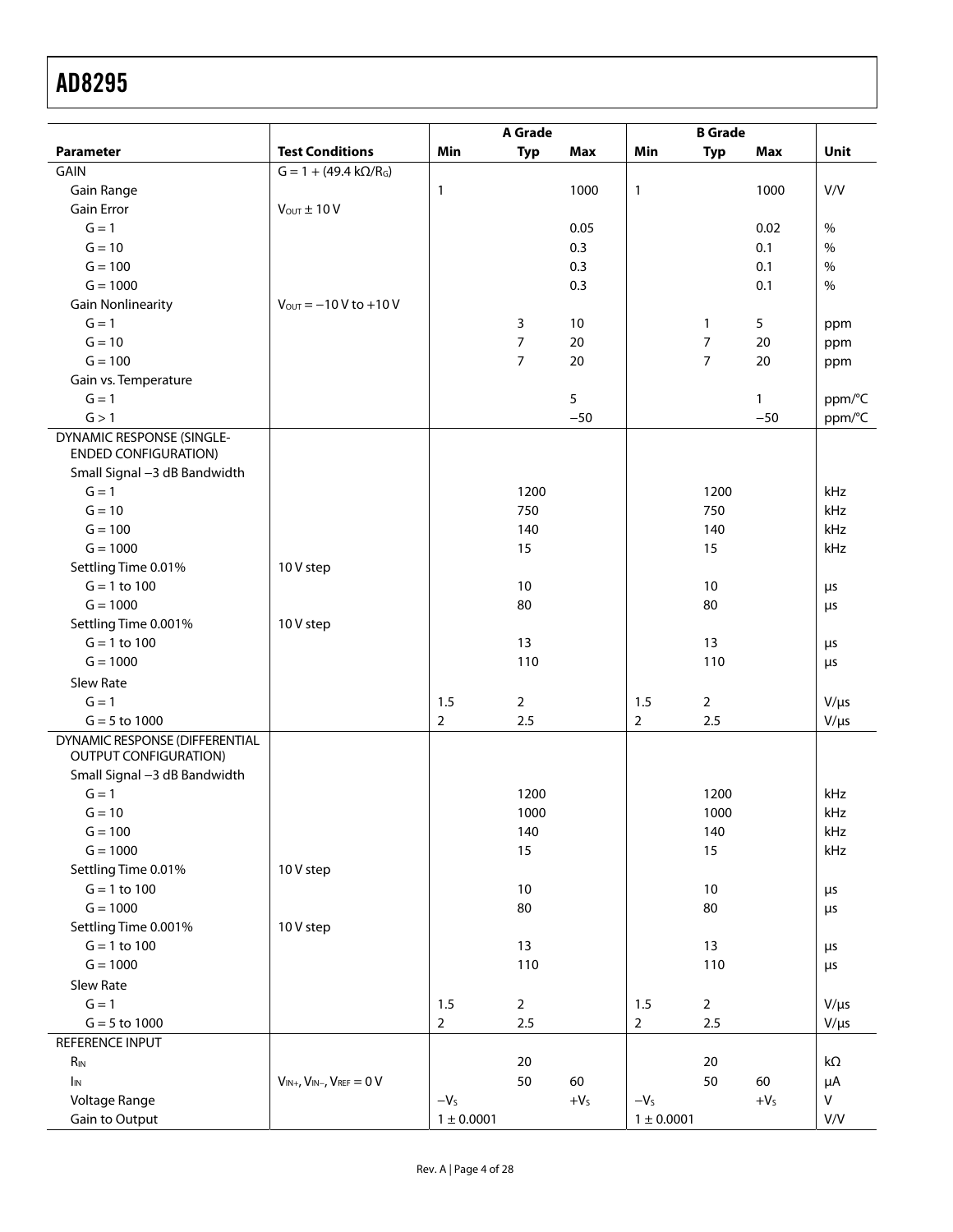<span id="page-4-0"></span>

|                                            |                                        |              | A Grade |              |              | <b>B</b> Grade |              |                |
|--------------------------------------------|----------------------------------------|--------------|---------|--------------|--------------|----------------|--------------|----------------|
| <b>Parameter</b>                           | <b>Test Conditions</b>                 | Min          |         | Max          | Min          |                | Max          | Unit           |
|                                            |                                        |              | Typ     |              |              | Typ            |              |                |
| <b>INPUT</b>                               |                                        |              |         |              |              |                |              |                |
| Input Impedance                            |                                        |              |         |              |              |                |              |                |
| Differential                               |                                        |              | 100  2  |              |              | 100  2         |              | $G\Omega$   pF |
| Common Mode                                |                                        |              | 100  2  |              |              | 100  2         |              | $G\Omega$   pF |
| Input Operating Voltage Range <sup>1</sup> | $V_5 = \pm 2.3 V$ to $\pm 5 V$         | $-V_s + 1.9$ |         | $+V_5 - 1.1$ | $-V_5 + 1.9$ |                | $+V_5 - 1.1$ | V              |
| Over Temperature                           | $T_A = -40^{\circ}C$ to $+85^{\circ}C$ | $-Vs + 2.0$  |         | $+V_5 - 1.2$ | $-Vs + 2.0$  |                | $+V_5 - 1.2$ | v              |
| Input Operating Voltage Range <sup>1</sup> | $V_5 = \pm 5$ V to $\pm 18$ V          | $-V_s + 1.9$ |         | $+V_5 - 1.2$ | $-V_s + 1.9$ |                | $+V_5 - 1.2$ | v              |
| Over Temperature                           | $T_A = -40^{\circ}C$ to $+85^{\circ}C$ | $-Vs + 2.0$  |         | $+V_5 - 1.2$ | $-V_s + 2.0$ |                | $+V_5 - 1.2$ | v              |
| OUTPUT                                     | $R_1 = 10 k\Omega$                     |              |         |              |              |                |              |                |
| Output Swing                               | $V_5 = \pm 2.3 V$ to $\pm 5 V$         | $-Vs + 1.1$  |         | $+V_5 - 1.2$ | $-Vs + 1.1$  |                | $+V_5 - 1.2$ | v              |
| Over Temperature                           | $T_A = -40^{\circ}C$ to $+85^{\circ}C$ | $-V_s + 1.4$ |         | $+V_5 - 1.3$ | $-V_s + 1.4$ |                | $+V_5 - 1.3$ | v              |
| Output Swing                               | $V_5 = \pm 5$ V to $\pm 18$ V          | $-Vs + 1.2$  |         | $+V_5 - 1.4$ | $-Vs + 1.2$  |                | $+V_5 - 1.4$ | v              |
| Over Temperature                           | $T_A = -40^{\circ}C$ to $+85^{\circ}C$ | $-V_s + 1.6$ |         | $+V_5 - 1.5$ | $-V_s + 1.6$ |                | $+V_5 - 1.5$ | v              |
| <b>Short-Circuit Current</b>               |                                        |              | 18      |              |              | 18             |              | mA             |

 $1$  One input grounded;  $G = 1$ .

### **OP AMP SPECIFICATIONS**

 $V_s = \pm 15$  V, T<sub>A</sub> = 25°C, R<sub>L</sub> = 2 k $\Omega$ , unless otherwise noted.

|                                        |                                        |                | A Grade    |              |                | <b>B</b> Grade |              |                |
|----------------------------------------|----------------------------------------|----------------|------------|--------------|----------------|----------------|--------------|----------------|
| <b>Parameter</b>                       | <b>Test Conditions</b>                 | <b>Min</b>     | <b>Typ</b> | Max          | Min            | <b>Typ</b>     | Max          | <b>Unit</b>    |
| <b>INPUT CHARACTERISTICS</b>           |                                        |                |            |              |                |                |              |                |
| Offset Voltage, Vos                    |                                        |                | 40         | 150          |                | 20             | 100          | μV             |
| Average TC                             | $T_A = -40^{\circ}C$ to $+85^{\circ}C$ |                |            | 5            |                |                | 5            | µV/°C          |
| Input Bias Current <sup>1</sup>        |                                        |                | 6          | 10           |                | 6              | 10           | nA             |
|                                        | $T_A = -40$ °C                         |                | 10         | 13           |                | 10             | 13           | nA             |
|                                        | $T_A = +85$ °C                         |                | 4          | 8            |                | 4              | 8            | nA             |
| Input Offset Current                   |                                        |                |            | 0.6          |                |                | 0.6          | nA             |
| Over Temperature                       | $T_A = -40^{\circ}C$ to $+85^{\circ}C$ |                |            | 0.6          |                |                | 0.6          | nA             |
| Input Voltage Range                    |                                        | $-Vs + 1.2$    |            | $+V_5 - 1.2$ | $-V_s + 1.2$   |                | $+V_5 - 1.2$ | v              |
| Open-Loop Gain                         |                                        | 100            | 125        |              | 116            | 125            |              | dB             |
| Common-Mode Rejection Ratio<br>(CMRR)  |                                        | 100            |            |              | 100            |                |              | dB             |
| Power Supply Rejection Ratio<br>(PSRR) |                                        | 90             | 110        |              | 94             | 110            |              | dB             |
| <b>Voltage Noise Density</b>           |                                        |                | 40         |              |                | 40             |              | $nV/\sqrt{Hz}$ |
| <b>Voltage Noise</b>                   | $f = 0.1$ Hz to 10 Hz                  |                | 2.2        |              |                | 2.2            |              | µV p-p         |
| <b>DYNAMIC PERFORMANCE</b>             |                                        |                |            |              |                |                |              |                |
| <b>Gain Bandwidth Product</b>          |                                        |                |            |              |                | 1              |              | <b>MHz</b>     |
| Slew Rate                              |                                        | $\overline{2}$ | 2.6        |              | $\overline{2}$ | 2.6            |              | $V/\mu s$      |
| <b>OUTPUT CHARACTERISTICS</b>          |                                        |                |            |              |                |                |              |                |
| <b>Output Swing</b>                    | $V_5 = \pm 2.3 V$ to $\pm 5 V$         | $-Vs + 1.1$    |            | $+V_5 - 1.2$ | $-Vs + 1.1$    |                | $+V_5 - 1.2$ | v              |
| Over Temperature                       | $T_A = -40^{\circ}C$ to $+85^{\circ}C$ | $-Vs + 1.4$    |            | $+V_5 - 1.3$ | $-Vs + 1.4$    |                | $+V_5 - 1.3$ | v              |
| <b>Output Swing</b>                    | $V_s = \pm 5$ V to $\pm 18$ V          | $-VS + 1.2$    |            | $+V_5 - 1.4$ | $-VS + 1.2$    |                | $+V_5 - 1.4$ | v              |
| Over Temperature                       | $T_A = -40^{\circ}C$ to $+85^{\circ}C$ | $-Vs + 1.6$    |            | $+V_5 - 1.5$ | $-Vs + 1.6$    |                | $+V_s - 1.5$ | ٧              |
| <b>Short-Circuit Current</b>           |                                        |                | 18         |              |                | 18             |              | mA             |

<sup>1</sup> Op amp uses an npn input stage, so input bias current always flows into the inputs.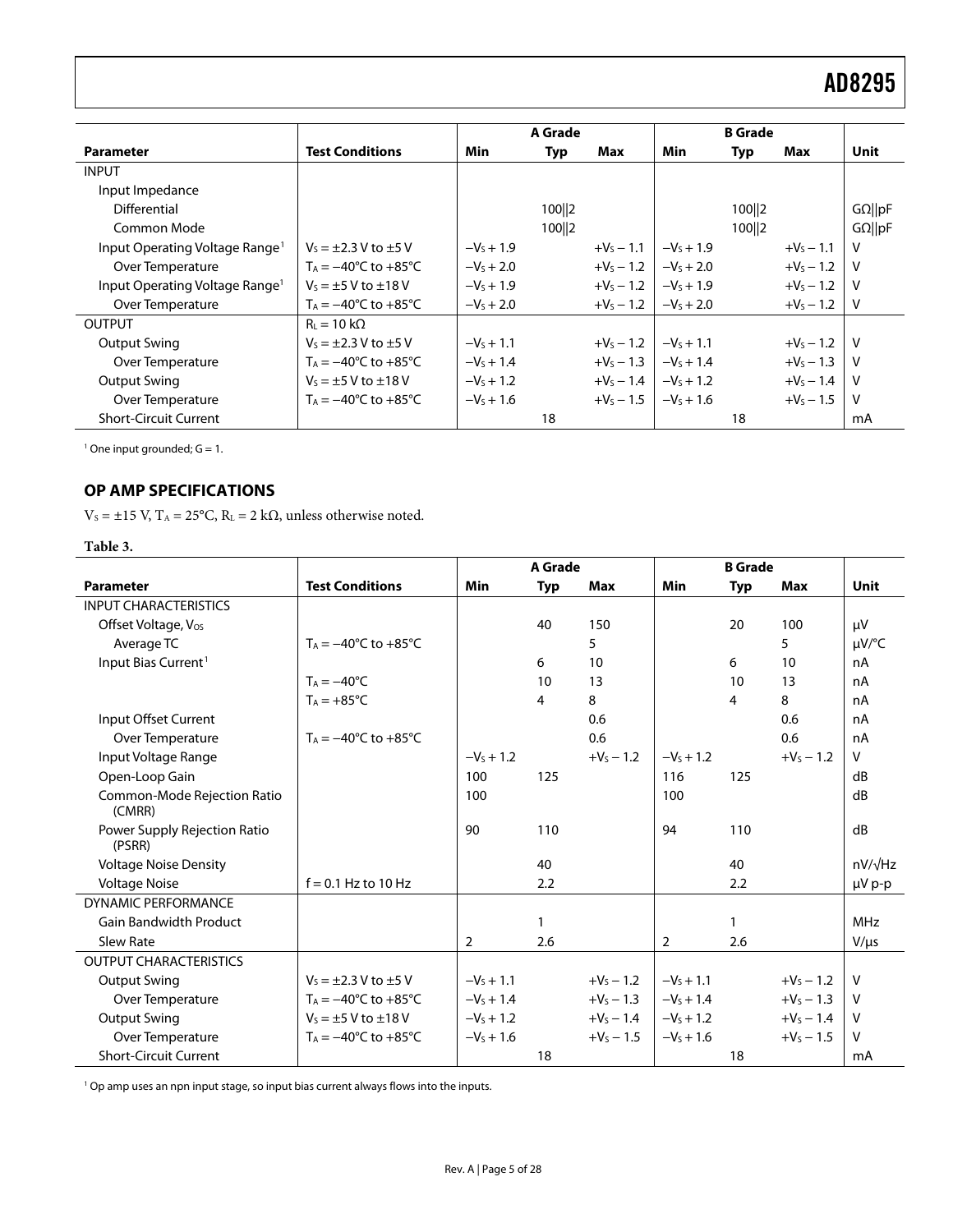### <span id="page-5-0"></span>**INTERNAL RESISTOR NETWORK**

When used with internal Op Amp A1,  $T_A = 25^{\circ}$ C, unless otherwise noted. Use in external op amp feedback loops is not recommended.

### **Table 4.**

|                                   |                                          | A Grade |     | <b>B</b> Grade |     |     |       |           |
|-----------------------------------|------------------------------------------|---------|-----|----------------|-----|-----|-------|-----------|
| <b>Parameter</b>                  | <b>Test Conditions</b>                   | Min     | Typ | Max            | Min | Typ | Max   | Unit      |
| Nominal Resistor Value            |                                          |         | 20  |                |     | 20  |       | $k\Omega$ |
| <b>Resistor Matching</b>          |                                          |         |     | 0.1            |     |     | 0.03  | $\%$      |
| Matching Temperature Coefficient  | $T_A = -40^{\circ}C$ to $+85^{\circ}C$   |         |     |                |     |     |       | ppm/°C    |
| <b>Absolute Resistor Accuracy</b> |                                          |         |     | 0.2            |     |     | 0.1   | $\%$      |
| Absolute Temperature Coefficient  | $T_A = -40^{\circ}$ C to $+85^{\circ}$ C |         |     | $-50$          |     |     | $-50$ | ppm/°C    |

### **POWER AND TEMPERATURE SPECIFICATIONS**

 $\rm V_S$  =  $\pm 15$  V,  $\rm V_{\rm REF}$  = 0 V,  $\rm T_A$  = 25°C, unless otherwise noted.

#### **Table 5.**

|                                      |                                        |       | A Grade |        |       | <b>B</b> Grade |        |      |
|--------------------------------------|----------------------------------------|-------|---------|--------|-------|----------------|--------|------|
| <b>Parameter</b>                     | <b>Test Conditions</b>                 | Min   | Typ     | Max    | Min   | Typ            | Max    | Unit |
| POWER SUPPLY                         |                                        |       |         |        |       |                |        |      |
| <b>Operating Range</b>               |                                        | ±2.3  |         | ±18    | ±2.3  |                | ±18    | ۷    |
| <b>Quiescent Current</b>             | $ln-amp + two op amps$                 |       |         | 2.3    |       |                | 2.3    | mA   |
| Over Temperature                     | $T_A = -40^{\circ}C$ to $+85^{\circ}C$ |       |         | 2.5    |       |                | 2.5    | mA   |
| TEMPERATURE RANGE                    |                                        |       |         |        |       |                |        |      |
| <b>Specified Performance</b>         |                                        | $-40$ |         | $+85$  | $-40$ |                | $+85$  | °⊂   |
| Operational Performance <sup>1</sup> |                                        | $-40$ |         | $+125$ | $-40$ |                | $+125$ | °C   |

<sup>1</sup> See th[e Typical Performance Characteristics section f](#page-8-2)or expected operation from 85°C to 125°C.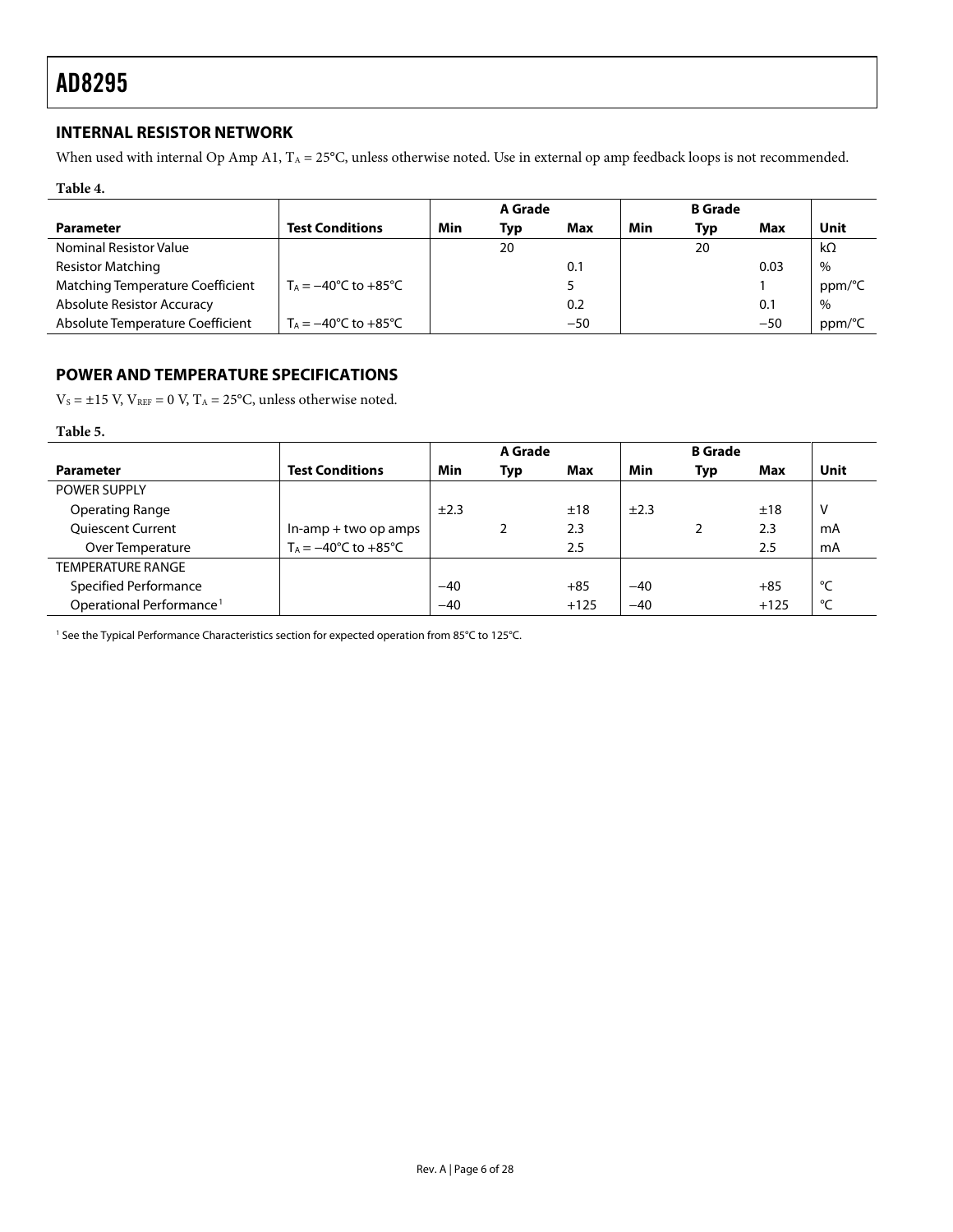### <span id="page-6-0"></span>ABSOLUTE MAXIMUM RATINGS

#### **Table 6.**

| <b>Parameter</b>                         | Rating                              |
|------------------------------------------|-------------------------------------|
| Supply Voltage                           | ±18V                                |
| <b>Output Short-Circuit Current</b>      | Indefinite                          |
| Input Voltage                            |                                     |
| Common-Mode                              | $\pm V_5$                           |
| Differential                             | $\pm V_5$                           |
| Storage Temperature Range                | $-65^{\circ}$ C to $+130^{\circ}$ C |
| Operating Temperature Range <sup>1</sup> | $-40^{\circ}$ C to $+125^{\circ}$ C |
| Lead Temperature (Soldering, 10 sec)     | $300^{\circ}$ C                     |
| <b>Junction Temperature</b>              | $130^{\circ}$ C                     |
| ESD (Human Body Model)                   | 2000 V                              |
| <b>ESD (Charged Device Model)</b>        | 500 V                               |
| <b>ESD (Machine Model)</b>               | 200 V                               |

1 Temperature range for specified performance is −40°C to +85°C. See the [Typical Performance Characteristics](#page-8-0) section for expected operation from 85°C to 125°C.

Stresses above those listed under Absolute Maximum Ratings may cause permanent damage to the device. This is a stress rating only; functional operation of the device at these or any other conditions above those indicated in the operational section of this specification is not implied. Exposure to absolute maximum rating conditions for extended periods may affect device reliability.

### **THERMAL CHARACTERISTICS**

Specifications are provided for a device in free air.

#### **Table 7.**

| Package          | $\theta$ JA | Unit |
|------------------|-------------|------|
| 16-Lead LFCSP VQ | 86          | °C/W |

### **ESD CAUTION**



ESD (electrostatic discharge) sensitive device. Charged devices and circuit boards can discharge without detection. Although this product features patented or proprietary protection circuitry, damage may occur on devices subjected to high energy ESD. Therefore, proper ESD precautions should be taken to avoid performance degradation or loss of functionality.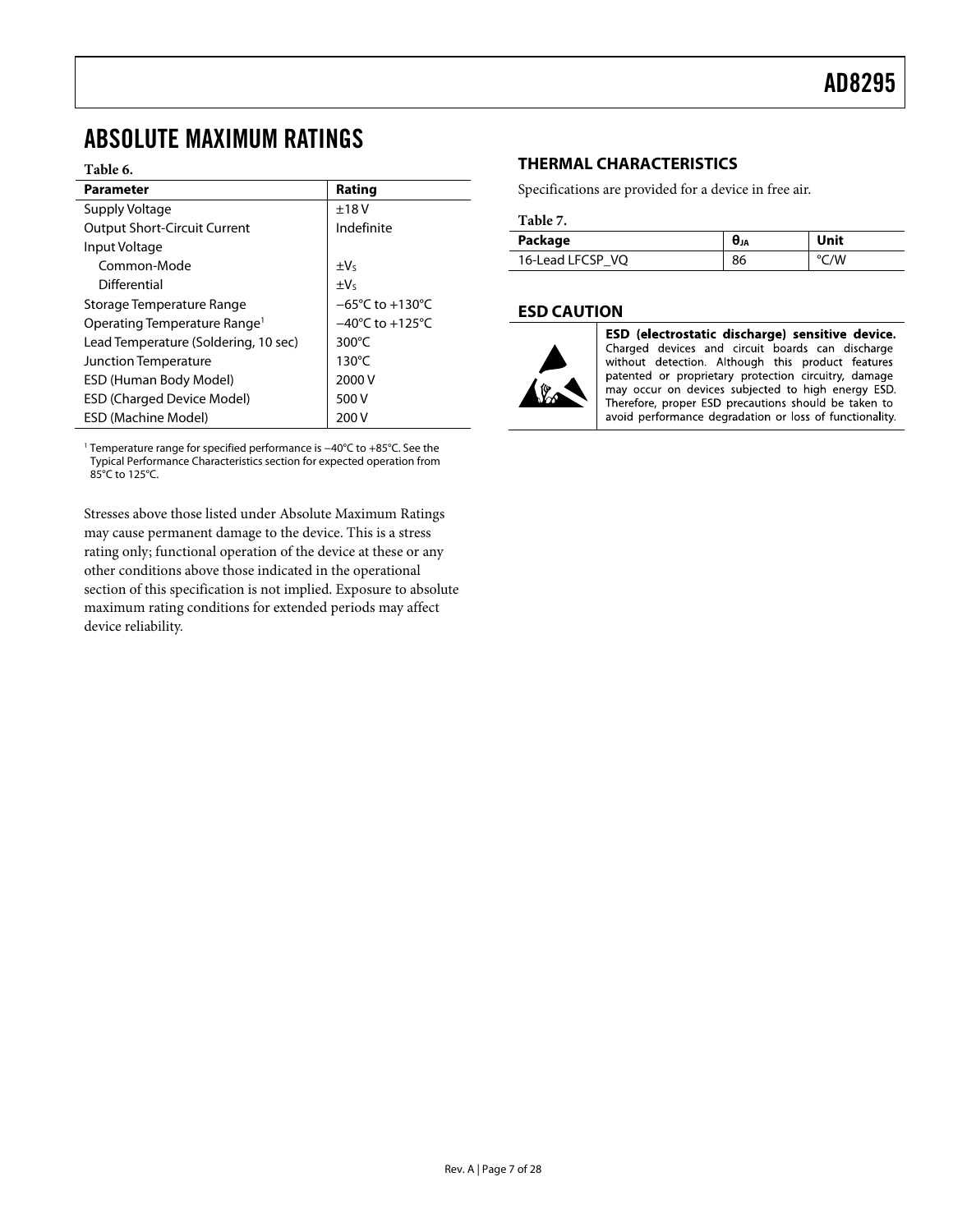# <span id="page-7-0"></span>PIN CONFIGURATION AND FUNCTION DESCRIPTIONS



#### **Table 8. Pin Function Descriptions**

| Pin No. | <b>Mnemonic</b>    | <b>Description</b>                                                                            |
|---------|--------------------|-----------------------------------------------------------------------------------------------|
|         | $-IN$              | In-Amp Negative Input.                                                                        |
| 2, 3    | R <sub>G</sub>     | In-Amp Gain-Setting Resistor Terminals.                                                       |
|         | $+IN$              | In-Amp Positive Input.                                                                        |
|         | $-VS$              | Negative Supply.                                                                              |
| 6       | <b>REF</b>         | In-Amp Reference Terminal. Drive with a low impedance source. Output is referred to this pin. |
|         | A1 OUT             | Op Amp A1 Output.                                                                             |
| 8       | A1 R2              | Resistor R2 Terminal. Connected internally to Op Amp A1 inverting input.                      |
| 9       | $A1 - IN$          | Op Amp A1 Inverting Input. Midpoint of resistor divider.                                      |
| 10      | A1 R1              | Resistor R1 Terminal. Connected internally to Op Amp A1 inverting input.                      |
| 11      | $A1 + IN$          | Op Amp A1 Noninverting Input.                                                                 |
| 12      | A <sub>2</sub> OUT | Op Amp A2 Output.                                                                             |
| 13      | $A2$ –IN           | Op Amp A2 Inverting Input.                                                                    |
| 14      | $A2 + IN$          | Op Amp A2 Noninverting Input.                                                                 |
| 15      | OUT                | In-Amp Output.                                                                                |
| 16      | $+VS$              | Positive Supply.                                                                              |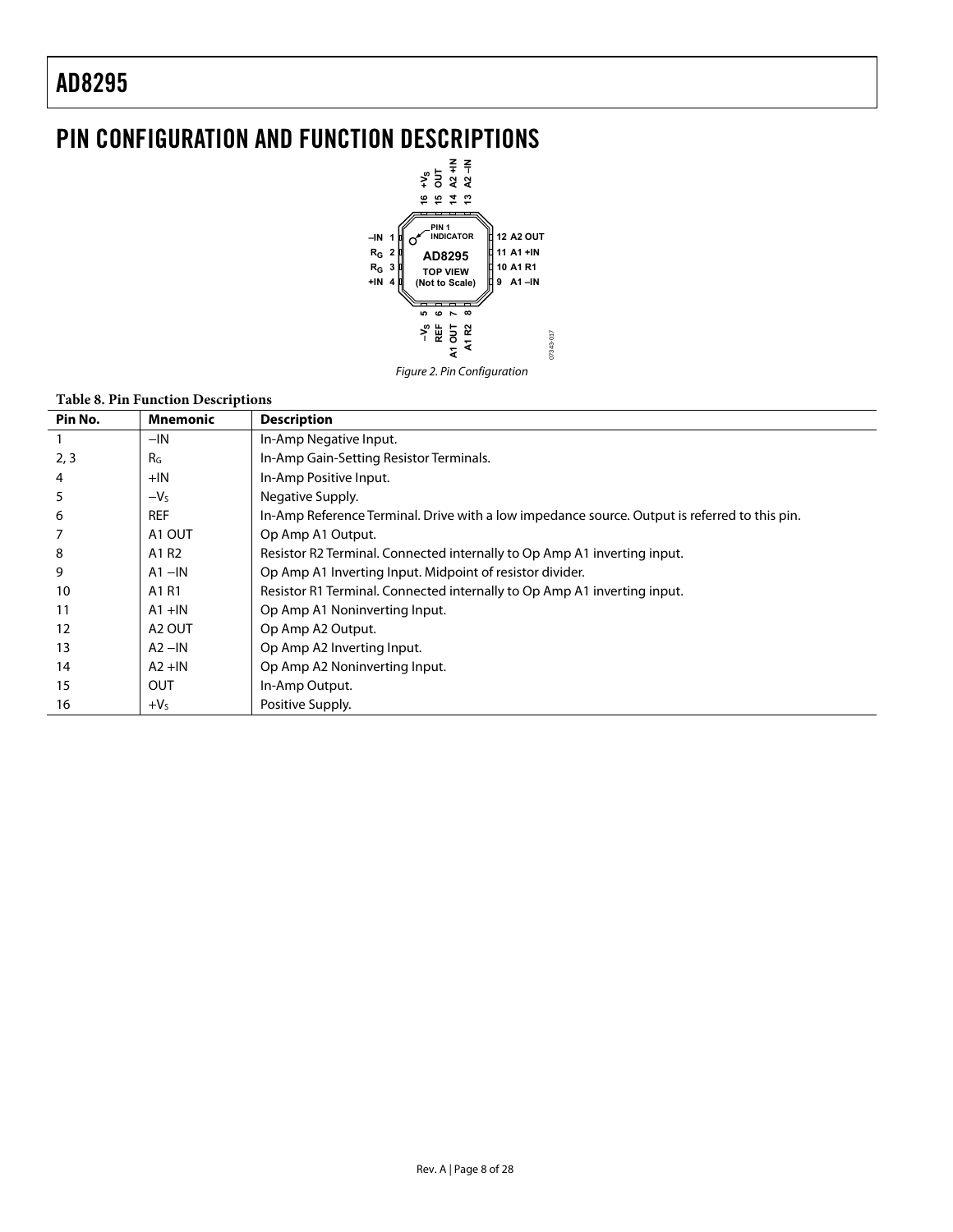# <span id="page-8-2"></span><span id="page-8-1"></span><span id="page-8-0"></span>TYPICAL PERFORMANCE CHARACTERISTICS

#### **IN-AMP**

 $V_s = \pm 15$  V,  $V_{REF} = 0$  V,  $T_A = 25$ °C,  $R_L = 10$  k $\Omega$ , unless otherwise noted.



<span id="page-8-3"></span>





Figure 8. Input Common-Mode Voltage Range vs. Output Voltage,  $G = 1, V_S = \pm 15 V, V_{REF} = 0 V$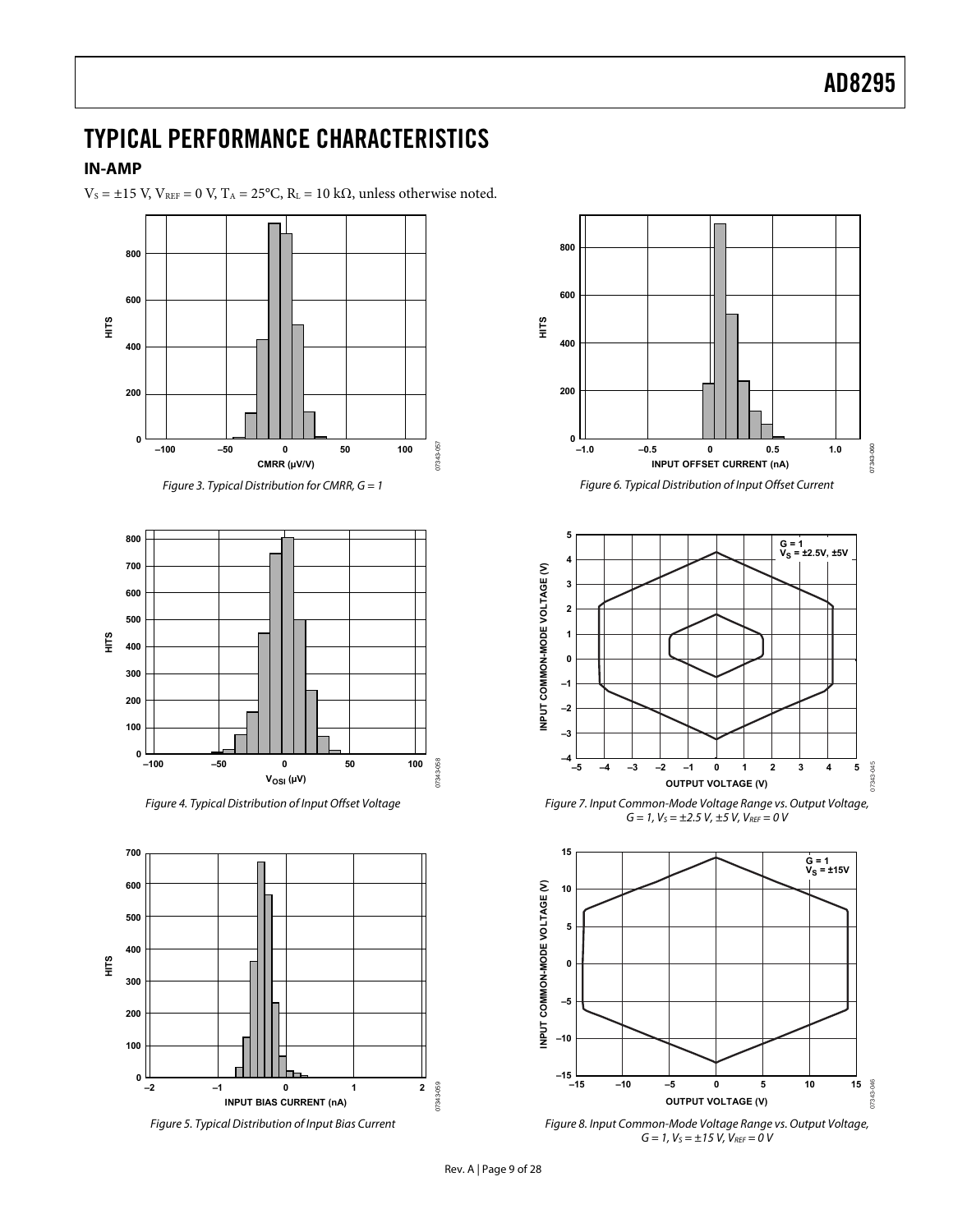





<span id="page-9-0"></span>Figure 10. Input Common-Mode Voltage Range vs. Output Voltage,  $G = 100$ ,  $V_S = \pm 15$  V,  $V_{REF} = 0$  V



<span id="page-9-1"></span>Figure 11. Input Bias Current vs. Common-Mode Voltage



Figure 12. Change in Input Offset Voltage vs. Warm-Up Time



Figure 13. Input Bias Current and Input Offset Current vs. Temperature



Figure 14. Positive PSRR vs. Frequency, RTI, G = 1 to 1000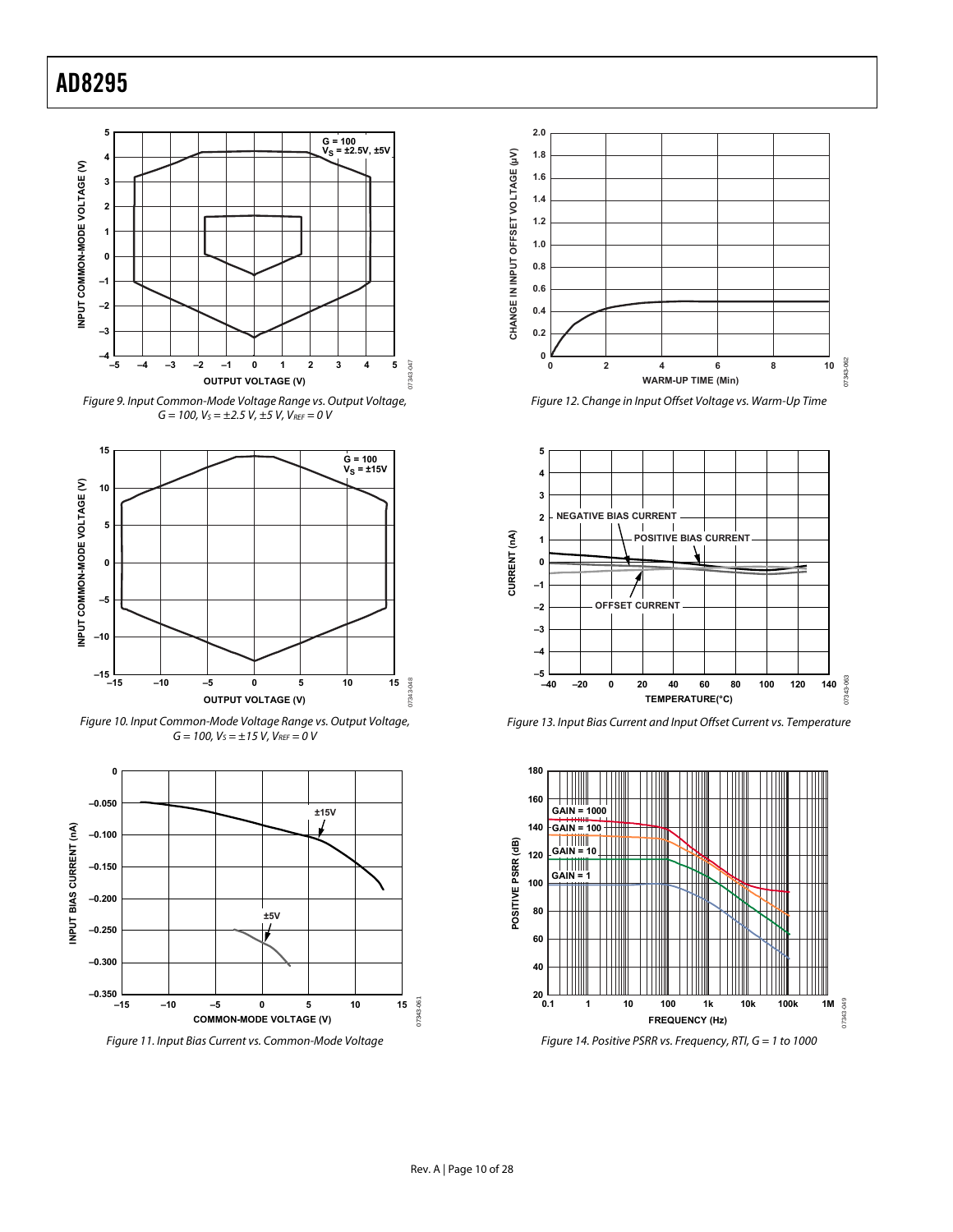



<span id="page-10-0"></span>





Figure 17. Gain vs. Frequency,  $G = 1$  to 1000







Figure 19. CMRR vs. Frequency, RTI, 1 kΩ Source Imbalance,  $G = 1$  to 1000



Figure 20. Input Voltage Limit vs. Supply Voltage,  $G = 1$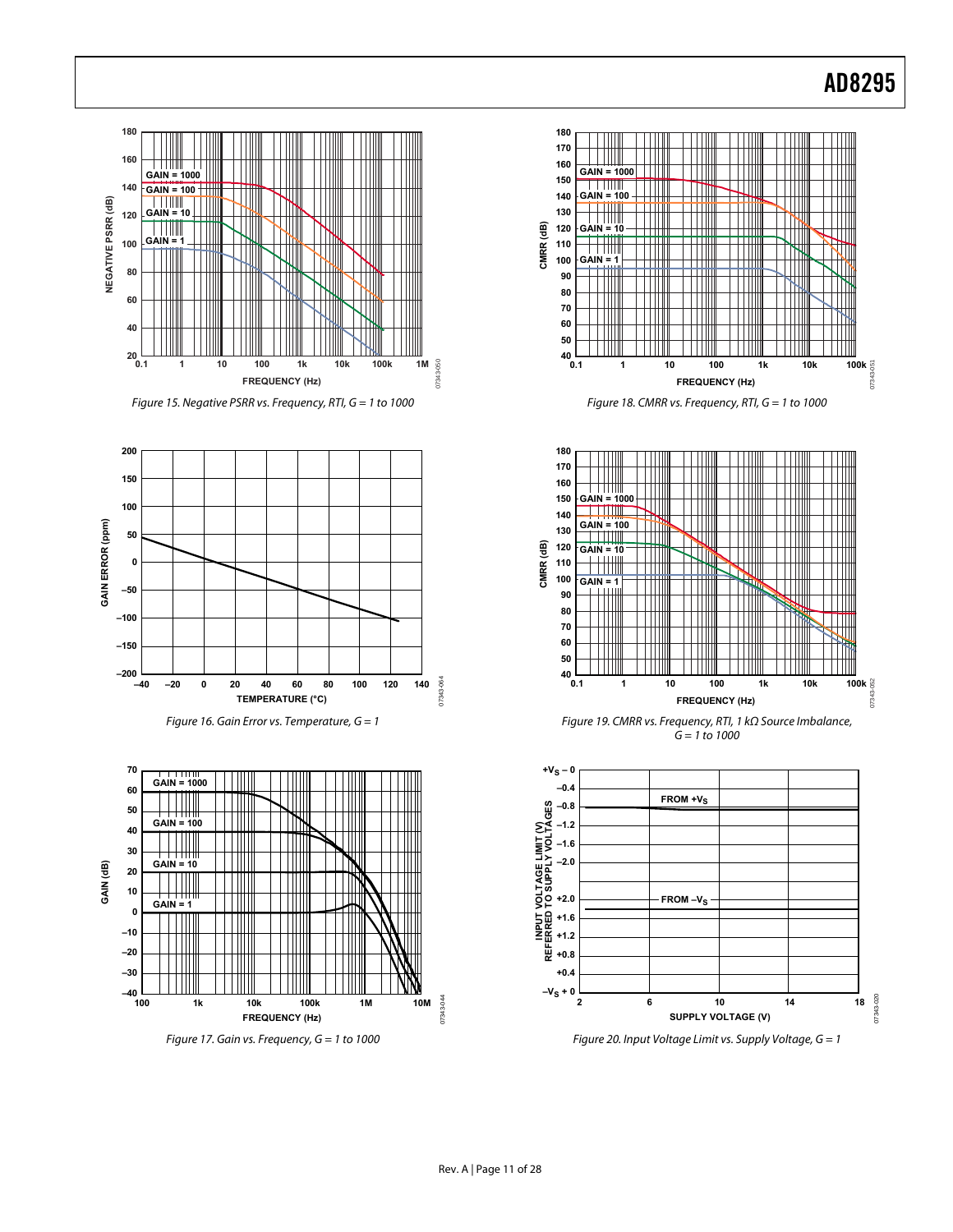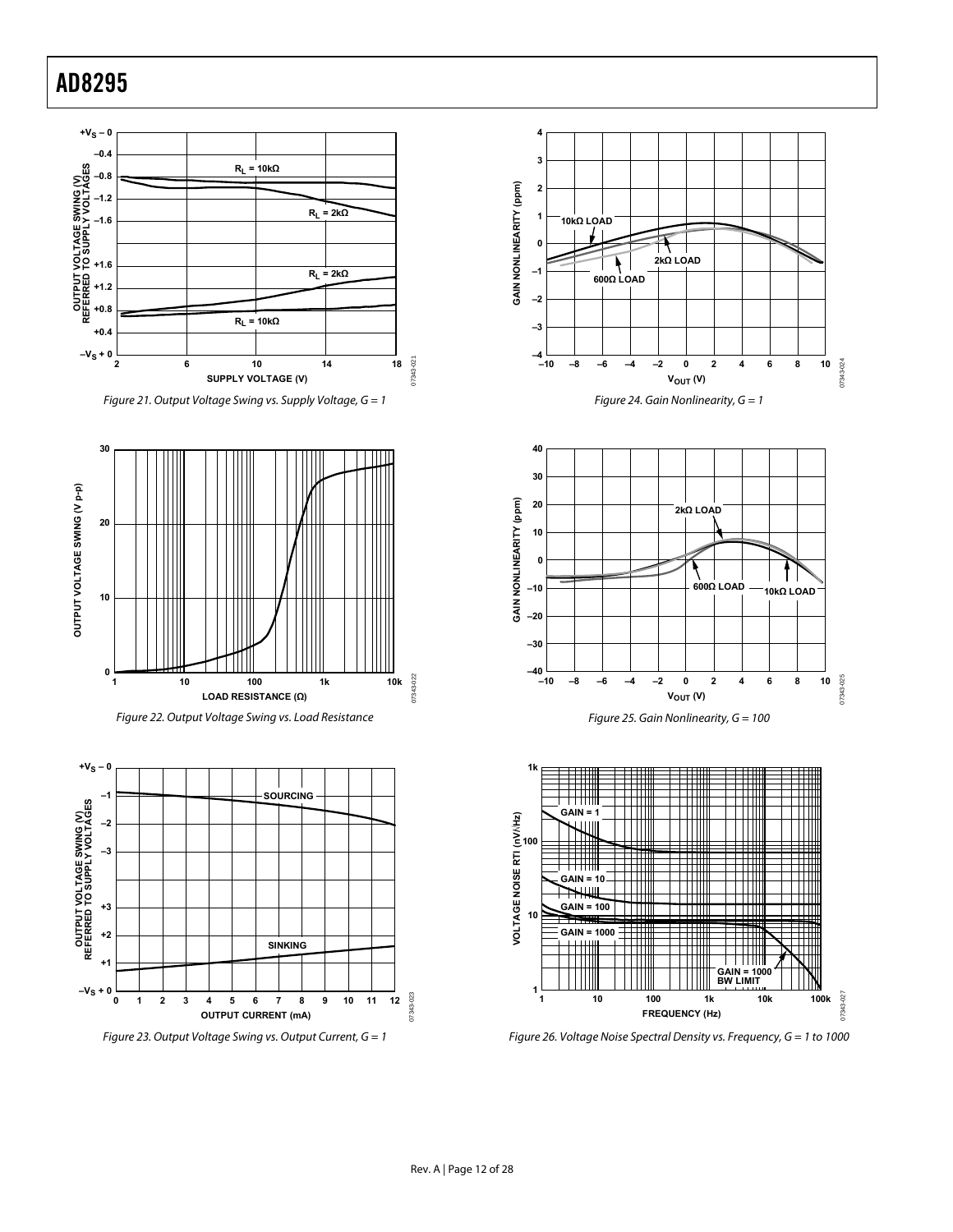





Figure 32. Large Signal Pulse Response and Settling Time,  $G = 1$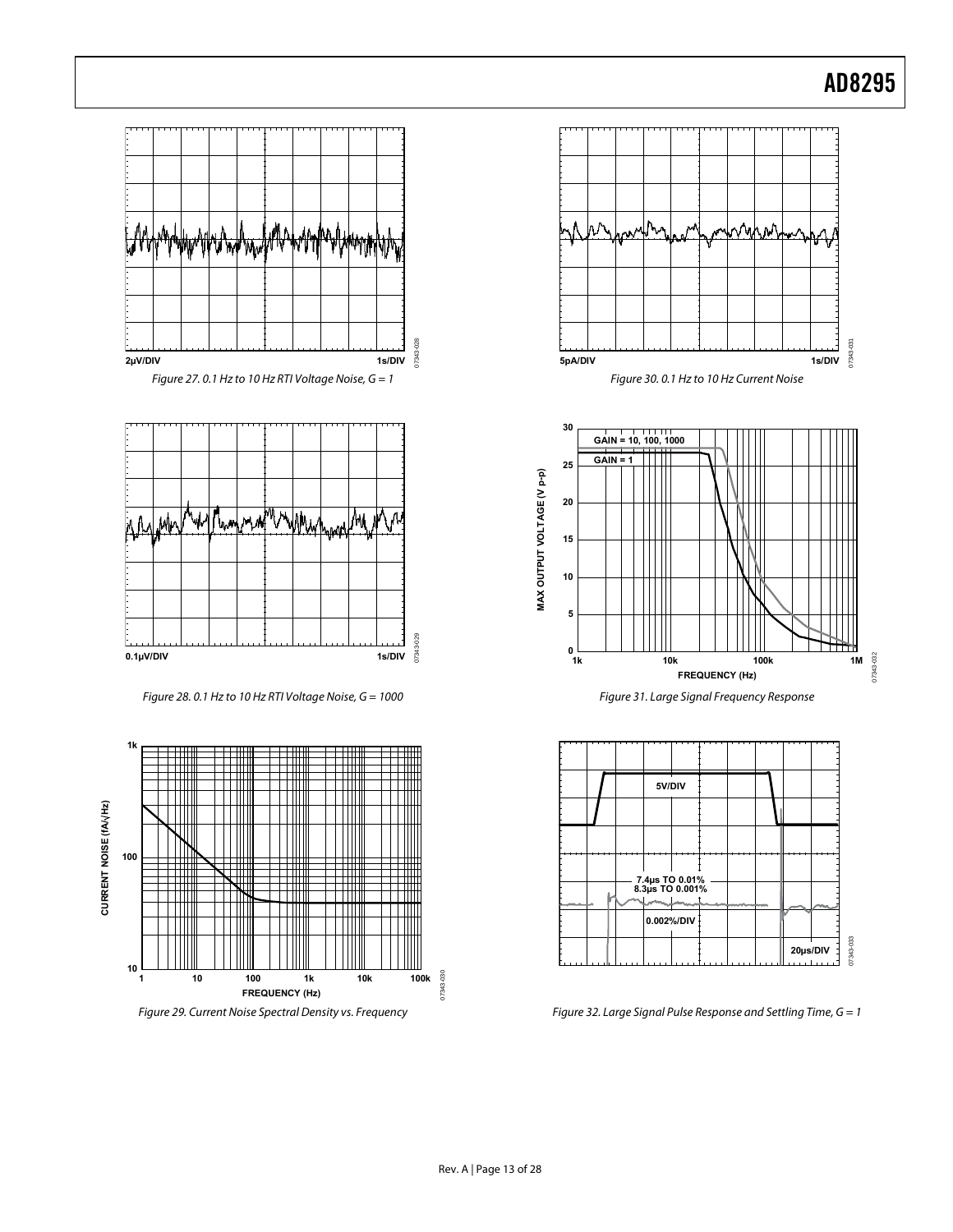

Figure 33. Large Signal Pulse Response and Settling Time, G = 10



Figure 34. Large Signal Pulse Response and Settling Time, G = 100



Figure 35. Large Signal Pulse Response and Settling Time, G = 1000



Figure 36. Small Signal Pulse Response,  $G = 1$ ,  $R_L = 2$  k $\Omega$ ,  $C_L = 100$  pF



Figure 37. Small Signal Pulse Response,  $G = 10$ ,  $R_L = 2$  k $\Omega$ ,  $C_L = 100$  pF



Figure 38. Small Signal Pulse Response,  $G = 100$ ,  $R_L = 2$  k $\Omega$ ,  $C_L = 100$  pF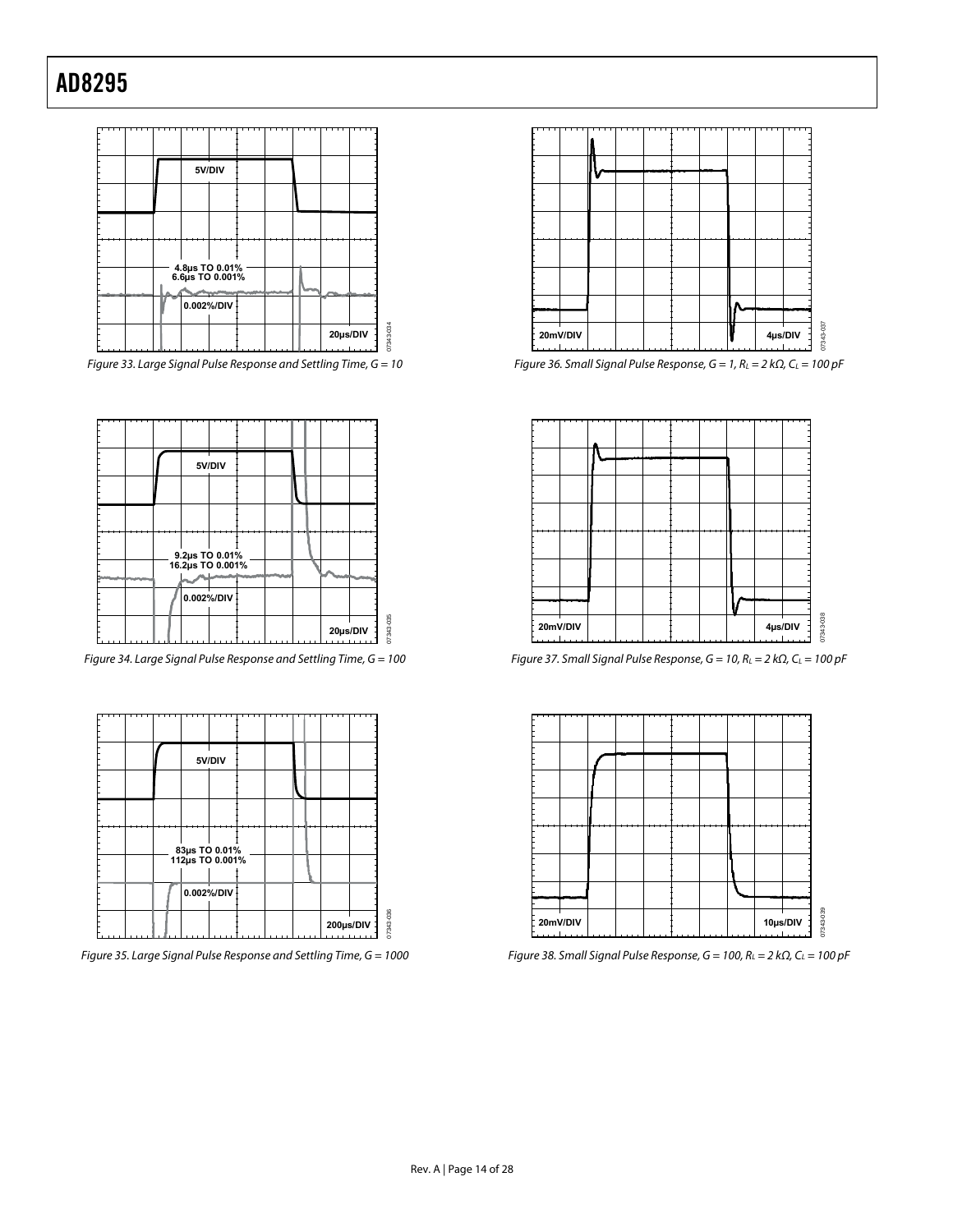

Figure 39. Small Signal Pulse Response,  $G = 1000$ ,  $R_L = 2 k\Omega$ ,  $C_L = 100 pF$ 



Figure 40. Settling Time vs. Output Voltage Step Size,  $G = 1$ 



Figure 41. Settling Time vs. Gain for a 10 V Step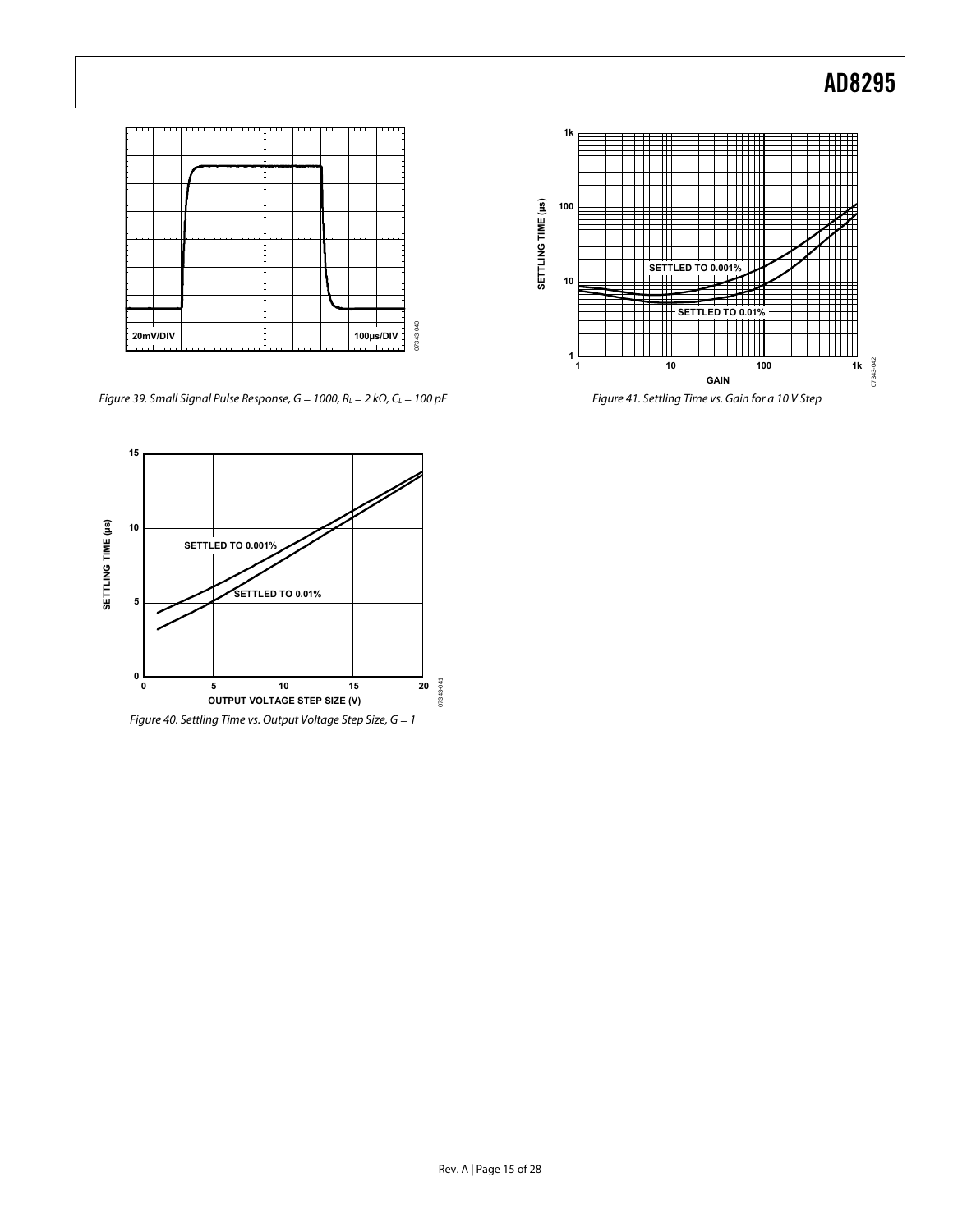### <span id="page-15-0"></span>**OP AMPS**

 $V_s = \pm 15$  V, T<sub>A</sub> = 25°C, R<sub>L</sub> = 10 kΩ, Op Amp A1 and Op Amp A2, unless otherwise noted.















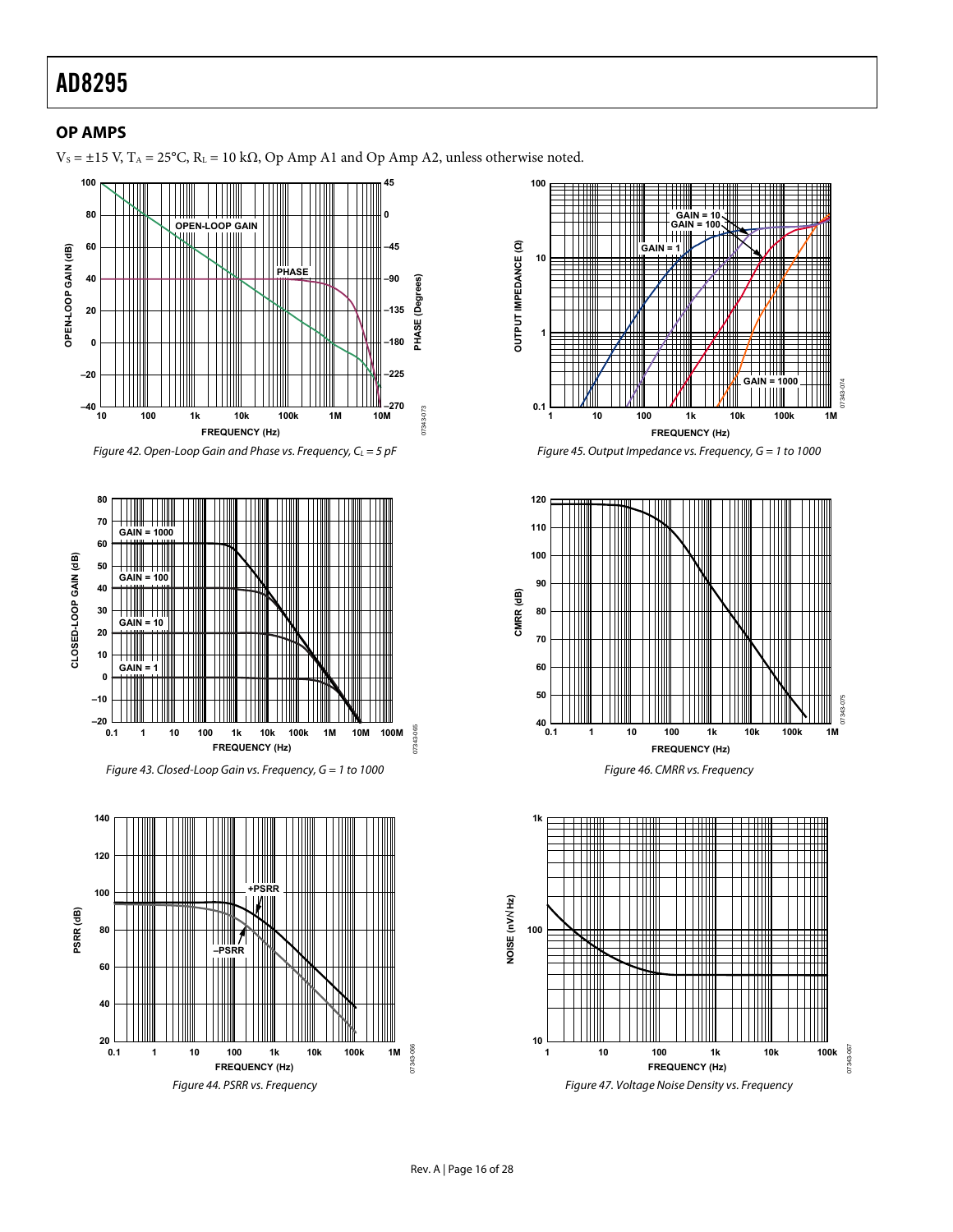







Figure 50. Input Bias Current and Input Offset Current vs. Temperature



Figure 51. Gain Error vs. Temperature Using On-Chip Resistor Divider, G = −1



Figure 52. Gain Error vs. Temperature Using On-Chip Resistor Divider, G = 2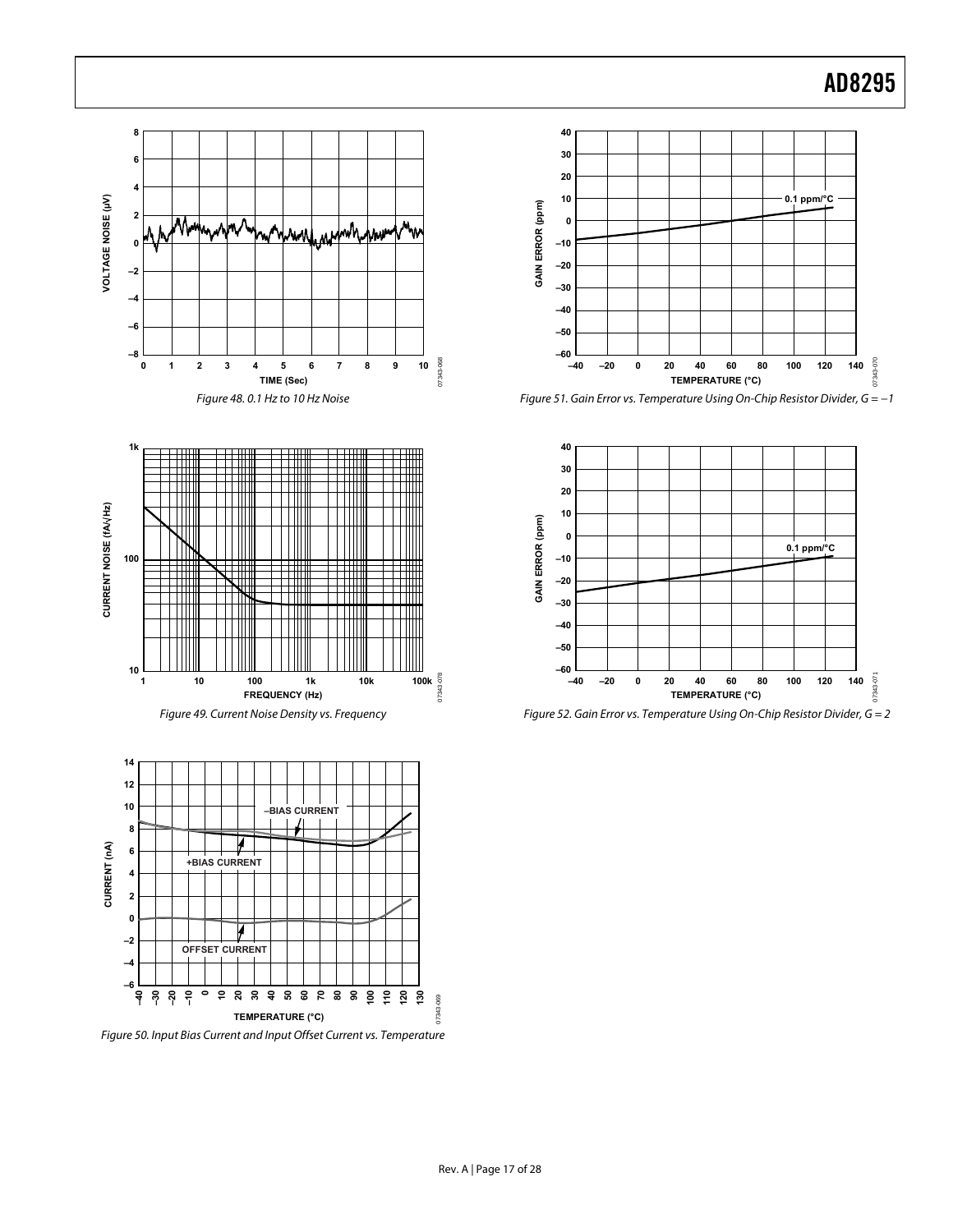### <span id="page-17-0"></span>**SYSTEM**

 $\rm V_S = \pm 15$  V,  $\rm V_{\rm REF} = 0$  V,  $\rm T_A = 25^oC$  , unless otherwise noted.



<span id="page-17-2"></span>Figure 53. Channel Separation vs. Frequency (Source Channel: Op Amp with  $R_{L} = 2 k\Omega$ ; Receive Channel: In-Amp at G = 1 and G = 1000)







<span id="page-17-1"></span> $G = 1$  to 1000



Figure 56. Differential Output Configuration, Common-Mode Output vs. Frequency



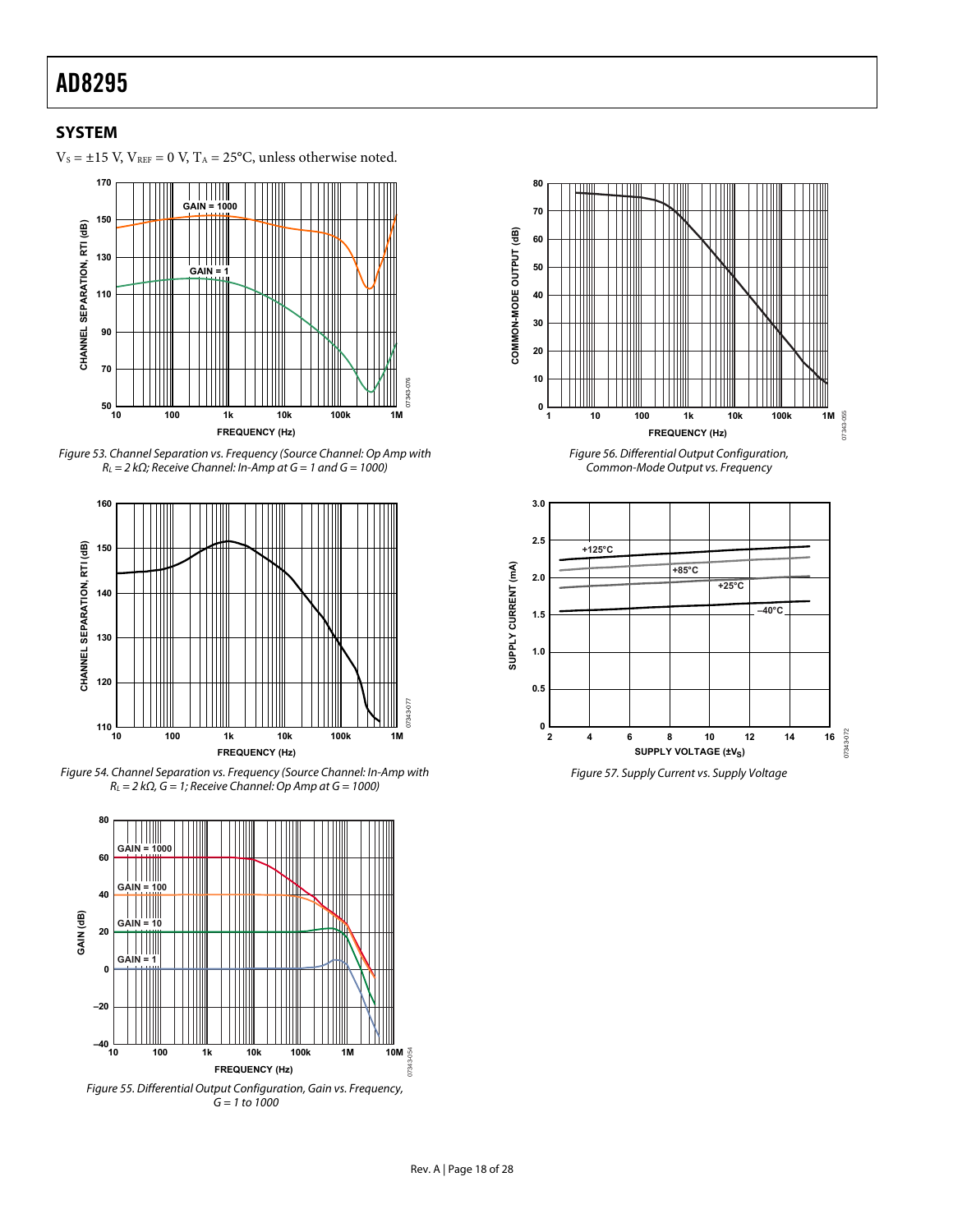### <span id="page-18-1"></span><span id="page-18-0"></span>THEORY OF OPERATION

<span id="page-18-3"></span>As shown in [Figure 58,](#page-18-2) the AD8295 contains a precision instrumentation amplifier, two uncommitted op amps, and a precision resistor array. These components allow many common applications to be wired using simple pin-strapping, directly at the IC. This not only saves printed circuit board (PCB) space but also improves circuit performance because both temperature drift and resistor tolerance errors are reduced.



Figure 58. Functional Block Diagram

#### <span id="page-18-2"></span>**UNCOMMITTED OP AMPS**

The AD8295 has two uncommitted op amps that can be used independently. These op amps allow simple pin-strapping for many common applications circuits.

Op Amp A1 has its inverting input connected to a precision 2:1 voltage divider resistor network. Because this network is internal to the IC, these resistors are closely matched and also track each other, with temperature variations. Op Amp A1 and the associated resistor network can be used to create either a noninverting gain stage of 2 or an inverting gain stage of −1 with excellent gain accuracy and gain drift.

Op Amp A2 is a more conventional op amp, with standard inverting and noninverting inputs and an output.

### **INSTRUMENTATION AMPLIFIER**

### **Gain Selection**

The transfer function of the AD8295 is

 $V_{OUT} = G \times (V_{IN+} - V_{IN-}) + V_{REF}$ 

where placing a resistor across the  $R<sub>G</sub>$  terminals sets the gain of the AD8295 according to the following equation:

<span id="page-18-4"></span>
$$
G = 1 + \frac{49.4 \text{ k}\Omega}{R_G}
$$

Resistor values can be obtained by referring to [Table 9](#page-18-3) or by using the following gain equation:

$$
R_G = \frac{49.4 \text{ k}\Omega}{G - 1}
$$

| Table 9. Gains Achieved Using 1% Resistors |  |  |  |
|--------------------------------------------|--|--|--|
|--------------------------------------------|--|--|--|

| ັ<br>1% Standard Table Value of R <sub>G</sub> | <b>Calculated Gain</b> |
|------------------------------------------------|------------------------|
| 49.9 k $\Omega$                                | 1.990                  |
| $12.4 k\Omega$                                 | 4.984                  |
| 5.49 k $\Omega$                                | 9.998                  |
| 2.61 k $\Omega$                                | 19.93                  |
| $1.00 k\Omega$                                 | 50.40                  |
| 499 $\Omega$                                   | 100                    |
| 249 $\Omega$                                   | 199.4                  |
| $100 \Omega$                                   | 495                    |
| $49.9\Omega$                                   | 991                    |

The AD8295 defaults to  $G = 1$  when no gain resistor is used. Gain accuracy is a combination of both the RG accuracy and the accuracy listed in the specifications in [Table 2](#page-2-1), including accuracy over temperature. Gain error and gain drift are kept to a minimum when the gain resistor is not used.

#### **Common-Mode Input Voltage Range**

The AD8295 in-amp architecture applies gain internally and then removes the common-mode voltage. Therefore, internal nodes in the AD8295 experience a combination of both the gained signal and the common-mode signal. This combined signal can be limited by the voltage supplies even when the individual input and output signals are not. [Figure 7](#page-8-3) through [Figure 10](#page-9-0) show the allowable common-mode input voltage ranges for various output voltages and supply voltages.

If [Figure 7](#page-8-3) through [Figure 10](#page-9-0) indicate that internal voltage limiting may be an issue, the common-mode range can be significantly improved by lowering the gain in the instrumentation amplifier by one half and applying a second  $G = 2$  stage. [Figure 59](#page-18-4) shows how to do this amplification with the internal circuitry of the AD8295, requiring no additional external components.



Figure 59. Applying Gain in a Later Stage Allows Wider Input Common-Mode Range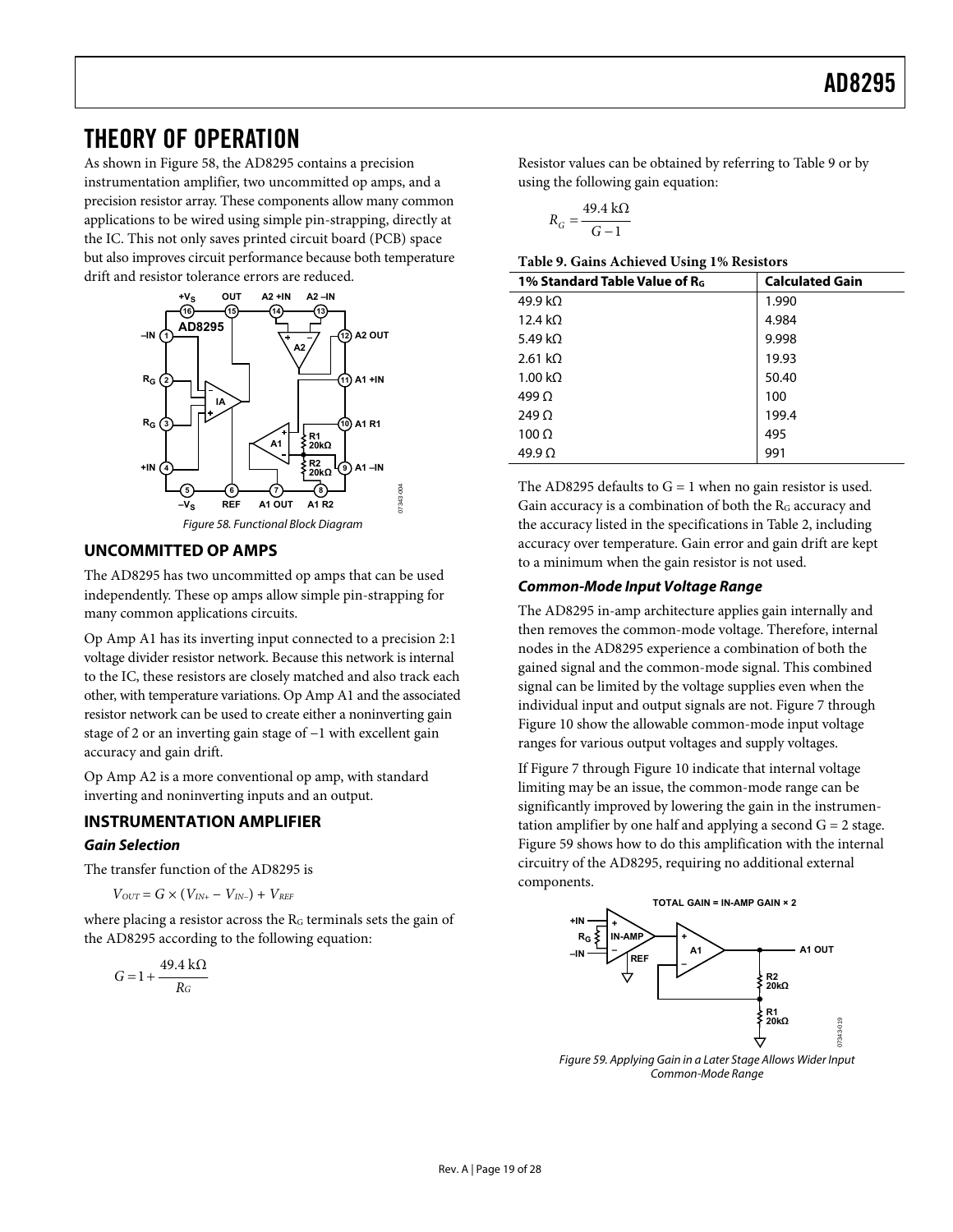#### <span id="page-19-2"></span><span id="page-19-0"></span>**Reference Terminal**

The output voltage of the AD8295 instrumentation amplifier is developed with respect to the potential on the reference terminal (REF). This is useful when the output signal needs to be offset to a precise dc level.

The reference pin input can be driven slightly beyond the rails. The REF pin is protected with ESD diodes, and the REF voltage should not exceed either + $V_S$  or  $-V_S$  by more than 0.3 V.

For best performance, the source impedance to the REF terminal should be kept below 1  $\Omega$ . Additional impedance at the REF terminal can significantly degrade the CMRR of the amplifier. When the reference source has significant output impedance (for example, a resistive voltage divider), buffer the signal before driving the REF pin. Internal Op Amp A1 or A2 can be used for this purpose, as shown in [Figure 60.](#page-19-1)



Figure 60. Driving the Reference Pin

<span id="page-19-1"></span>Noise at the reference feeds directly to the output. Therefore, in [Figure 60](#page-19-1), Capacitor C is added to filter out any high frequency noise on the positive power supply line. For very clean supplies, the capacitor may not be needed. The filter frequency is a tradeoff between noise rejection and start-up time, and is given by the following equation:

$$
f_{LOW-PASS} = \frac{1}{2\pi C \frac{R_A R_B}{R_A + R_B}}
$$

### **LAYOUT**

The AD8295 is a high precision device. To ensure optimum performance at the PCB level, care must be taken in the board layout. The AD8295 pins are arranged in a logical manner to aid in this task.

### **Routing and Vias**

Unlike most LFCSP packages, the AD8295 package was designed without the thermal pad to allow routes and vias directly beneath the chip. However, the manufacturing process leaves a very small section of exposed metal at each of the package corners. This metal is connected to  $-V<sub>S</sub>$  through the part. Because of the possibility of a short, vias should not be placed under this exposed metal.

Careful board layout maximizes system performance. Traces from the gain setting resistor to the RG pins should be kept as short as possible to minimize parasitic inductance. To ensure the most accurate output, the trace from the REF pin should either be connected to the local ground of the AD8295 or to a voltage that is referenced to the local ground of the AD8295.

#### **Common-Mode Rejection over Frequency**

The AD8295 has a higher CMRR over frequency than typical in-amps, which gives it greater immunity to disturbances such as line noise and its associated harmonics. The AD8295 pinout and hidden paddle package were designed so that the board designer can take full advantage of this performance with a well-implemented layout.

Poor layout can cause some of the common-mode signal to be converted to a differential signal before it reaches the in-amp. Such conversions occur when one input path has a frequency response that is different from the other. To keep CMRR across frequency high, the input source impedance and capacitance of each path should be closely matched. Additional source resistance in the input path (for example, for input protection) should be placed close to the in-amp inputs to minimize their interaction with parasitic capacitance from the PCB traces.

Parasitic capacitance at the gain setting pins can also affect CMRR over frequency. The traces to the R<sub>G</sub> resistor should be kept as short as possible. If the board design has a component at the gain setting pins (for example, a switch or jumper), the part should be chosen so that the parasitic capacitance is as small as possible.

### **Unused Op Amps**

When not in use, the internal op amps should be connected in a unity-gain configuration, with the noninverting input connected to a bias point in the input range of the op amp. These connections ensure that the AD8295 op amp uses minimum power and does not disturb the internal power supplies of the AD8295. These connections are shown as dotted lines in several of the applications figures.

#### **Reference**

The output voltage of the instrumentation amplifier section of the AD8295 is developed with respect to the potential on the reference terminal (REF); care should be taken to tie the REF pin to the appropriate local ground (see [Figure 61\)](#page-20-2).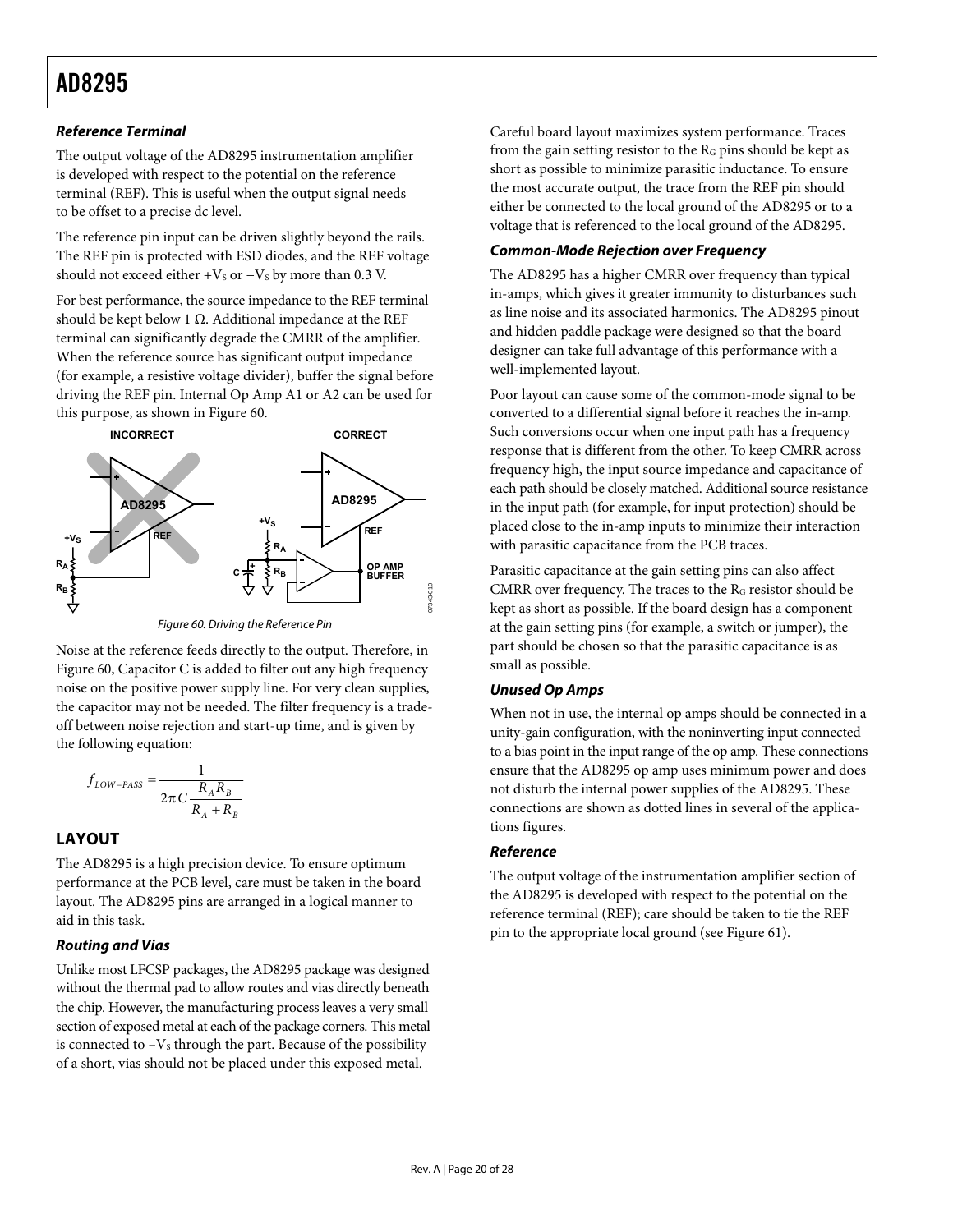#### <span id="page-20-1"></span><span id="page-20-0"></span>**Power Supplies**

A stable dc voltage should be used to power the instrumentation amplifier. Noise on the supply pins can adversely affect performance. See the PSRR performance curves in [Figure 14](#page-9-1) and [Figure 15](#page-10-0) for more information.

A 0.1 μF capacitor should be placed as close as possible to each supply pin. An additional capacitor, a 10 μF tantalum for the lower frequencies, can be used farther away from the IC. In most cases, the 10 μF bypass capacitor can be shared by other integrated circuits on the same PCB.



Figure 61. Supply Decoupling, REF, and Output Referred to Local Ground

#### <span id="page-20-2"></span>**INPUT PROTECTION**

<span id="page-20-4"></span>All terminals of the AD8295 are protected against ESD by diodes at the inputs. If voltages beyond the supplies are anticipated, resistors should be placed in series with the inputs to limit the current. Resistors should be chosen so that current does not exceed 6 mA into the internal ESD diodes in the overload condition. These resistors can be the same as those used for RFI protection. (See the [RF Interference](#page-20-3) section for more information.)

<span id="page-20-3"></span>For applications where the AD8295 encounters extreme overload voltages, as in cardiac defibrillators, external series resistors and low leakage diode clamps, such as BAV199Ls, FJH1100s, or SP720s can be used.

### **INPUT BIAS CURRENT RETURN PATH**

The input bias currents of the AD8295 must have a return path to common. When the source, such as a thermocouple, cannot provide a return current path, one should be created, as shown in [Figure 62](#page-20-4). Otherwise, the input currents charge up the input capacitance until the in-amp is turned off or saturated.



### **RF INTERFERENCE**

RF interference is often a problem when amplifiers are used in applications where there are strong RF signals. The precision circuits in the AD8295 can rectify the RF signals so that they appear as a dc offset voltage error. To avoid this rectification, place a low-pass filter before the input. [Figure 63](#page-21-2) shows such a network in front of the instrumentation amplifier. The filter limits both the differential and common-mode bandwidth, as shown in the following equations:

$$
f_{\text{FILTER}}(Diff) = \frac{1}{2\pi R(2C_D + C_C)}
$$

$$
f_{\text{FILTER}}(CM) = \frac{1}{2\pi RC_C}
$$

where  $C_D \geq 10C_C$ .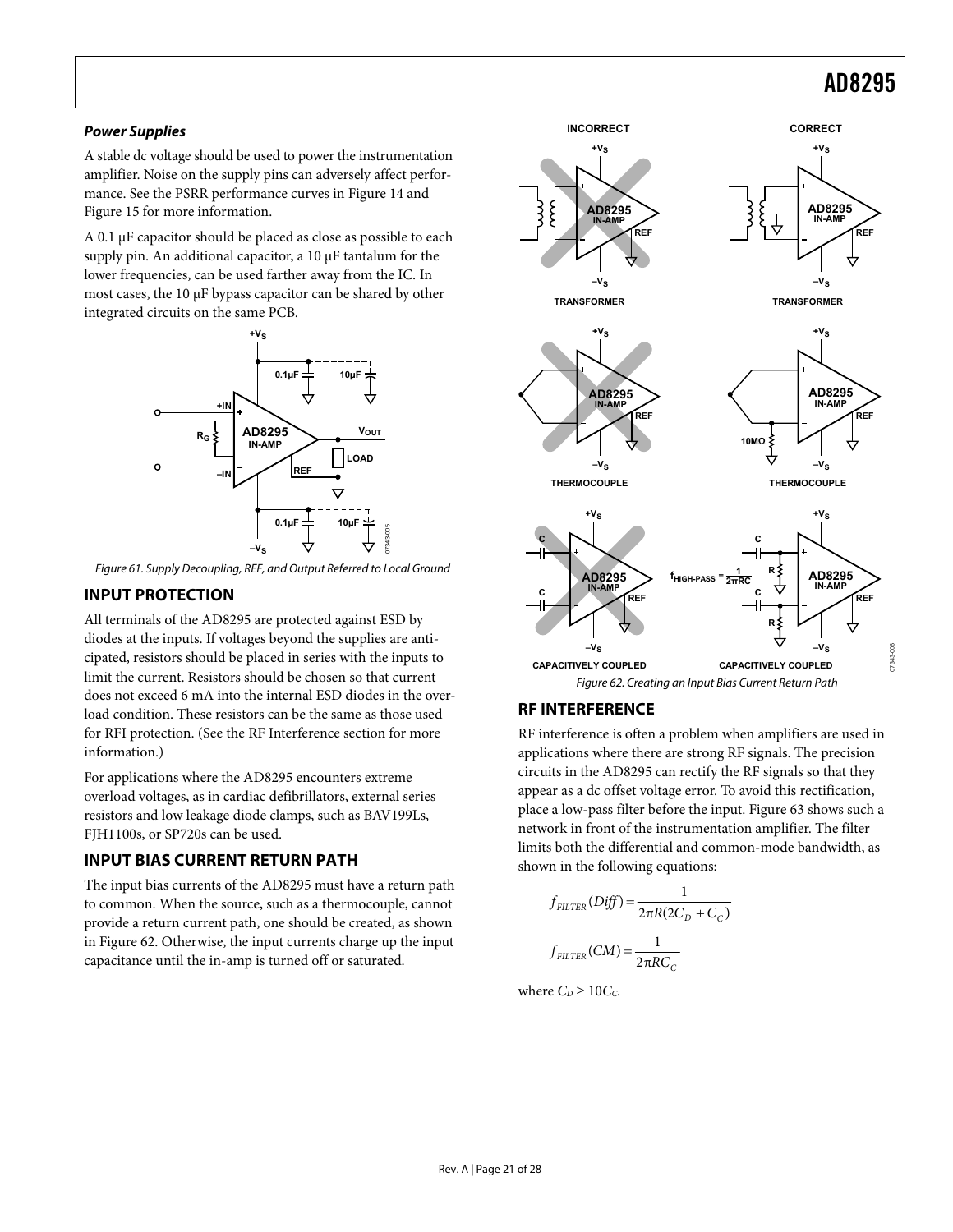<span id="page-21-0"></span>

Figure 63. RFI Suppression

<span id="page-21-2"></span>Lower cutoff frequencies improve RFI robustness. Accuracy of the C<sub>c</sub> capacitors is important, because any mismatch between the  $R \times C_C$  at the positive input and the  $R \times C_C$  at the negative input degrades the CMRR of the AD8295. Keeping  $C_D$  at least 10 times larger than  $C<sub>C</sub>$  is recommended.

#### <span id="page-21-1"></span>**DIFFERENTIAL OUTPUT**

The AD8295 can be pin-strapped to provide a differential output; the simplified schematic is shown in [Figure 64](#page-21-3) and the full pin connection is shown in [Figure 65](#page-21-1). This configuration uses the instrumentation amplifier to maintain the differential voltage, while the op amp maintains the common-mode voltage. Because the in-amp precisely controls the output relative to its reference pin, this circuit has the same excellent dc performance as the single-ended output configuration. The transfer function for the differential and common-mode outputs are as follows:

$$
V_{DIF-OUT} = V_{OUT+} - V_{OUT-} = G \times (V_{IN+} - V_{IN-})
$$
  

$$
V_{CM\_OUT} = (V_{OUT+} + V_{OUT-})/2 = V_{REF}
$$

where:

$$
G=1+\frac{49.4\;k\Omega}{R_G}
$$

<span id="page-21-4"></span>This configuration is fully specified (see [Table 2](#page-2-1), [Figure 55](#page-17-1), and [Figure 56](#page-17-2)). DC performance is the same as for the single-ended configuration; ac performance is slightly different.



<span id="page-21-3"></span>Figure 64. Differential Output Configuration Using an Op Amp



Figure 65. Minimum Component Connections for Differential Output

An alternative differential output configuration, which also requires no external components, is shown in [Figure 66.](#page-21-4) Unlike the circuits shown in [Figure 64](#page-21-3) and [Figure 65](#page-21-1), this configuration uses an inverting op amp configuration to double the gain from the instrumentation amplifier. Because this configuration requires less gain from the instrumentation amplifier, it can have a wider frequency response and a wider input common-mode range vs. output voltage. However, because it does not take advantage of feedback at the reference pin of the instrumentation amplifier, dc performance includes the errors from the op amp and the resistor network. When using the internal precision components of the AD8295, these errors have a minimal effect on overall accuracy. This configuration is not specified in this data sheet.



Figure 66. Alternative Differential Output Configuration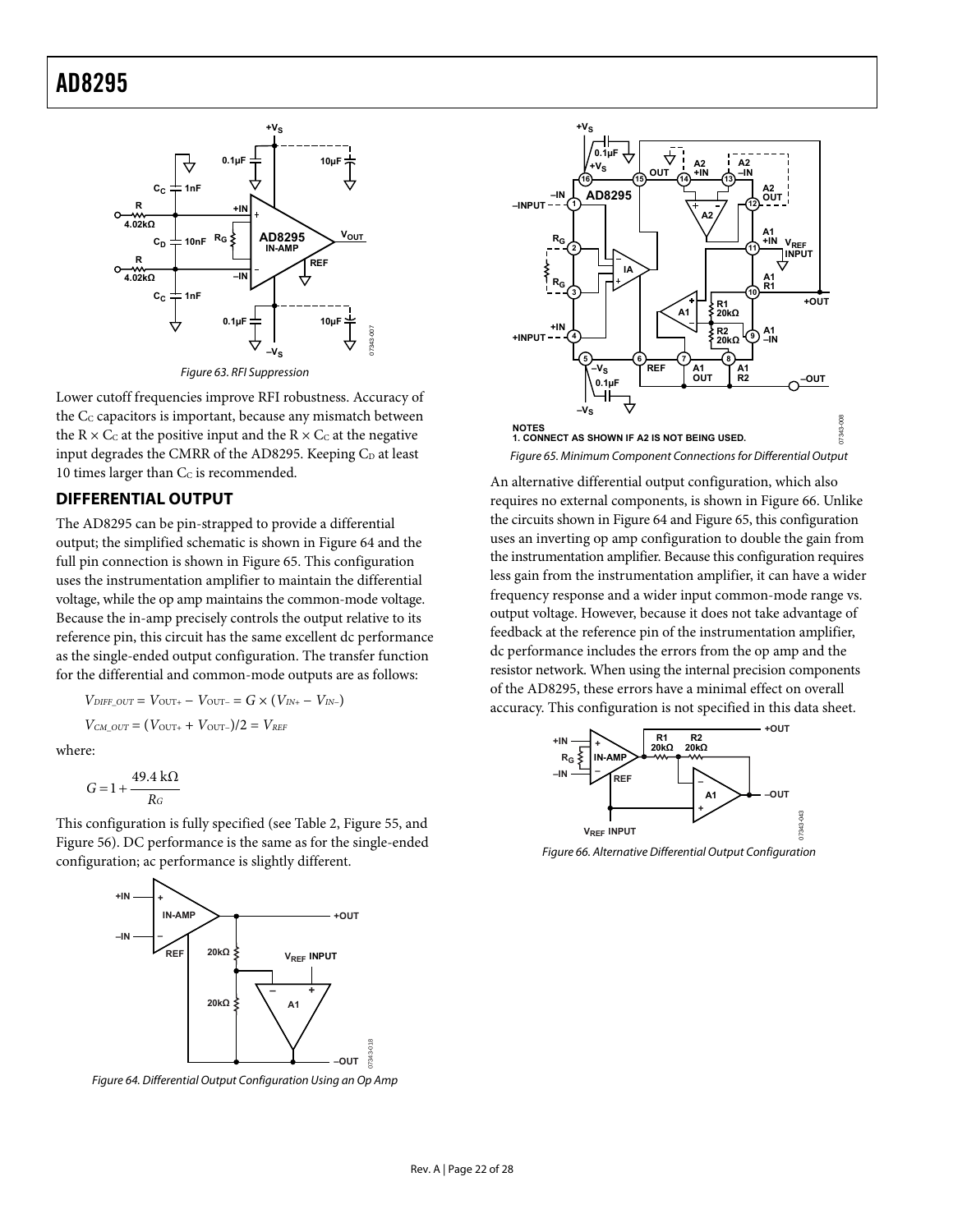### <span id="page-22-0"></span>APPLICATIONS INFORMATION **CREATING A REFERENCE VOLTAGE AT MIDSCALE HIGH ACCURACY G = −1 CONFIGURATION WITH**

A reference voltage other than ground is often useful, for **LOW-PASS FILTER**  example, when driving a single-supply ADC. Creating a reference voltage derived from a voltage divider is straightforward with the AD8295 (see [Figure 67](#page-22-1)). In this configuration, Op Amp A2 is used to provide a buffered  $V_s/2$  reference for the in-amp section. This configuration is very similar to the one described in the [Reference Terminal](#page-19-2) section.

Note that the internal resistors of Op Amp A1 are not used to provide  $V_s/2$ . Instead, external 1% (or better) resistors are used. Because the negative input of Op Amp A1 is permanently connected to the junction of internal resistors R1 and R2, Op Amp A1 operates as a low voltage clamp, preventing the resistor string from providing a convenient  $V_s/2$  voltage.

Noise at the reference feeds directly to the output, so if the reference voltage is derived from a noisy source, filtering is required. In [Figure 67,](#page-22-1) Capacitor C1 has been added to filter out high frequency noise on the positive power supply line. The 10 μF capacitor and the 100 k $\Omega$  resistors shown in [Figure 67](#page-22-1) roll off noise starting at 0.3 Hz. The filter frequency is a tradeoff between noise rejection and start-up time.

<span id="page-22-2"></span>

<span id="page-22-1"></span>Figure 67. Single-Supply Connection with Buffered Reference

The circuit in [Figure 68](#page-22-2) uses Op Amp A1 and the resistor string to provide a precise G = −1 configuration. Because no external resistors are used to set the gain, gain accuracy and gain drift depend only on the internally matched resistors, yielding excellent performance.

Adding a capacitor across Resistor R2 is a simple way to provide a single-pole low-pass filter that rolls off at 20 dB per decade. This capacitor is shown as C1 in [Figure 68](#page-22-2).



Figure 68. Single-Pole Output Filter Using a Single External Capacitor

If the connections to Pin 10 and Pin 11 in [Figure 68](#page-22-2) are changed so that Pin 10 connects to ground and Pin 11 connects to the in-amp output, the result is a  $G = 2$  circuit, also with excellent gain accuracy and drift. In the  $G = 2$  configuration, Capacitor C1 lowers the gain from 2 to 1 at higher frequencies.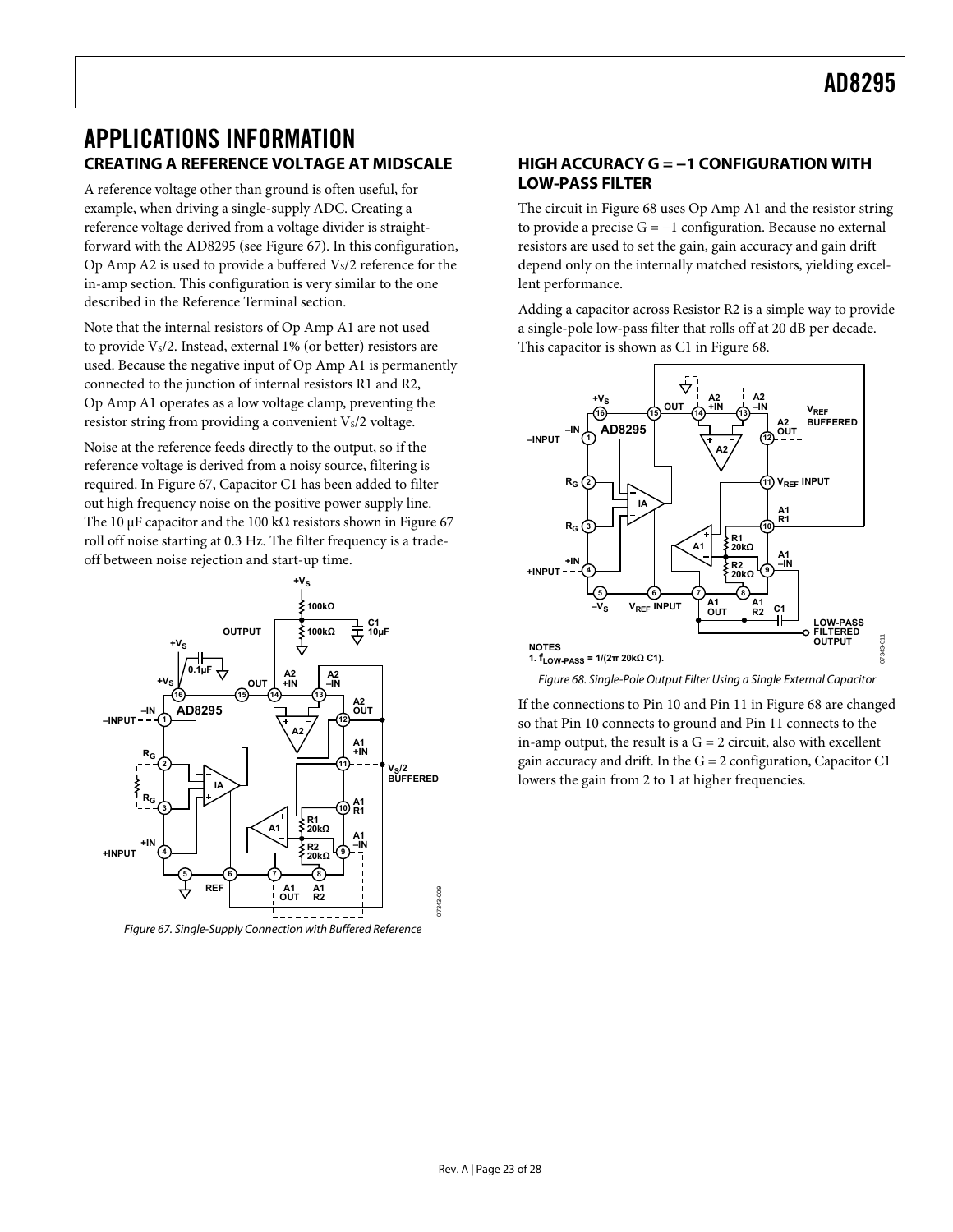### <span id="page-23-0"></span>**TWO-POLE SALLEN-KEY FILTER**

[Figure 69](#page-23-1) shows the in-amp output section of the AD8295 being low-pass filtered using a two-pole Sallen-Key filter. The filter section consists of Op Amp A2, External Resistors R1 and R2, as well as Capacitors C1 and C2. Resistor R3 compensates for input offset current errors and is equal to the parallel combination of R1 and R2. The ratio of capacitance between C1 and C2 sets the filter quality factor, Q. For most applications, a filter Q of 0.5 to 0.7 provides a good trade-off between performance and stability. High Q, nonpolarized capacitors, such as NPO ceramic, should be used. The exact pole frequencies are dependent on the tolerance of the resistors and capacitors used.



Figure 69. Two-Pole Sallen-Key Filter

<span id="page-23-1"></span>The design equations for a Sallen-Key filter can be greatly simplified if the resistors and capacitors are made equal. When  $Cl = C2$  and  $R1 = R2$ , Q is 0.5 and the design equation simplifies to

 $f = 1/(2πRC)$ 

where *R* is in ohms and *C* is in farads.

<span id="page-23-2"></span>For example, with  $R1 = R2 = 10$  k $\Omega$ , and  $C1 = C2 = 2.2$  nF,

 $f = 7.2$  kHz

When C1 is not equal to C2 and R1 is not equal to R2, the values of Q and the cutoff frequency are calculated as follows:

$$
Q = \frac{\sqrt{R1R2C1C2}}{C2(R1+R2)}
$$

$$
f = \frac{1}{2\pi\sqrt{R1R2C1C2}}
$$

### **AC-COUPLED INSTRUMENTATION AMPLIFIER**

The circuit in [Figure 70](#page-23-2) provides a single-pole high-pass filter, using only one external capacitor.

At low frequencies, Capacitor C1 has a high impedance, thus operating Op Amp A1 at high gain ( $G = X_C/20 \text{ k}\Omega$ ). Because of its high gain, Op Amp A1 is able to drive the in-amp reference pin until it forces the output of the in-amp to 0 V. Therefore, no signal appears at the circuit output.

At higher frequencies, the gain of Op Amp A1 drops and the op amp is no longer able to maintain the in-amp output at 0 V. Therefore, at frequencies above the RC filter bandwidth, the in-amp operates in a normal manner, and the signal appears at the output.

The 3 dB corner frequency is set by Internal Resistor R1 and External Capacitor C1 as follows:

 $f = 1/((2\pi \times 20 \text{ k}\Omega) \times C1)$ 

The precision of R1 (better than 0.2%) means that the filter bandwidth depends mainly on the tolerance of Capacitor C1.

At low frequencies, Op Amp A1 drives the appropriate voltage on the reference pin to null out the original signal. Voltage supplies should be chosen so that Op Amp A1 has enough output headroom to produce the nulling voltage.



Figure 70. AC-Coupled Connection

07343-012

17343-012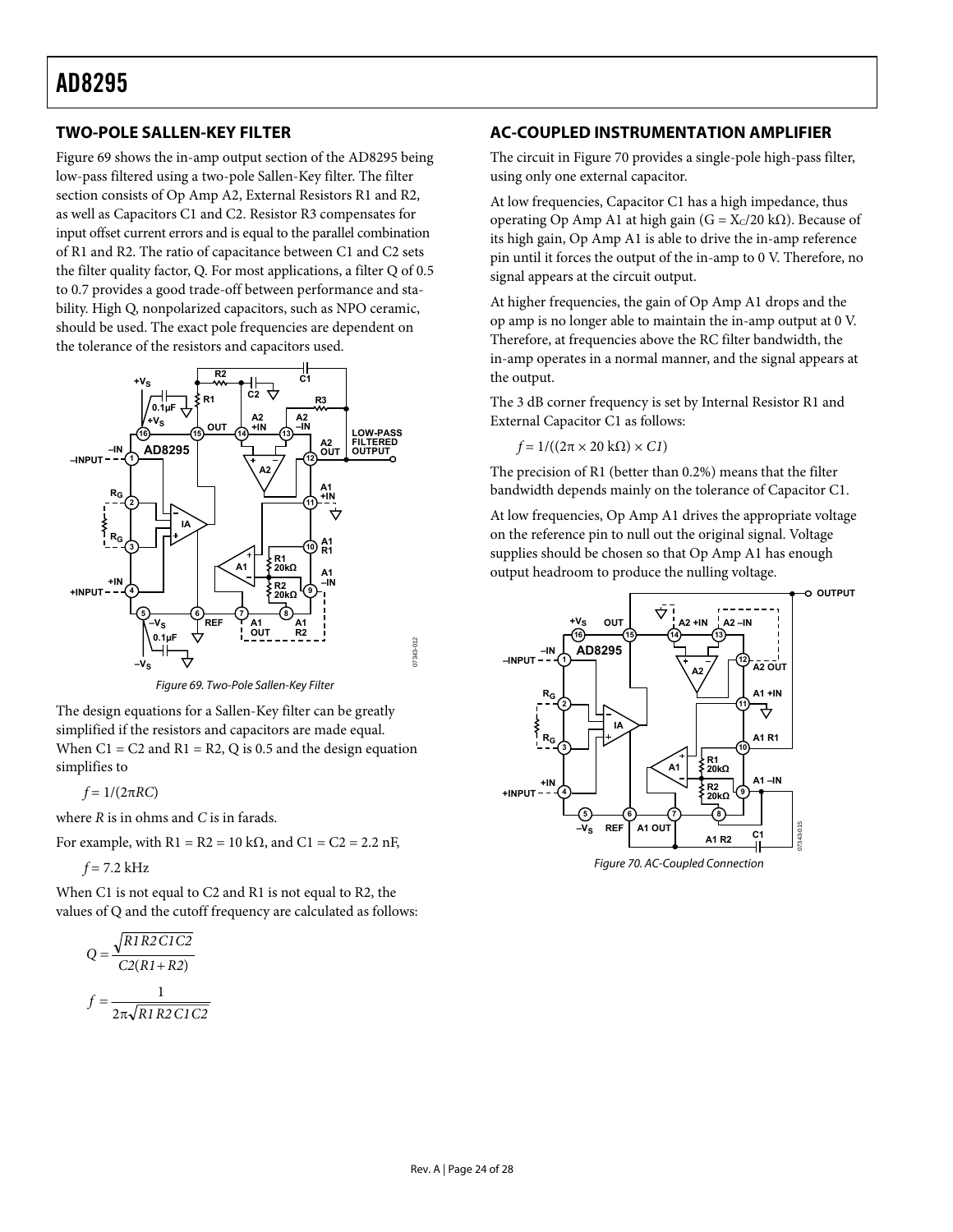### <span id="page-24-0"></span>**DRIVING DIFFERENTIAL ADCs**

[Figure 71](#page-24-1) shows how to configure the AD8295 to drive a differential ADC. The circuit shown uses very little board space and consumes little power. With the [AD7690,](http://www.analog.com/AD7690) this configuration gives excellent dc performance and a THD of 83 dB (10 kHz input). For applications that need better distortion performance, a dedicated ADC driver, such as the [ADA4941-1](http://www.analog.com/ADA4941-1) or [ADA4922-1](http://www.analog.com/ADA4922-1) is recommended.

The 500  $\Omega$  resistors and the 2.2 nF capacitors form a low-pass, antialiasing filter at 144 kHz. The four elements of the filter also prevent the switching transients produced by a typical SAR ADC from destabilizing the AD8295. The capacitors provide charge to the switched-capacitor front end of the ADC, and the resistors shield the AD8295 from driving any sharp current changes.

If the application requires a lower frequency antialiasing filter than the one shown, increasing the capacitor values produces much better distortion results than increasing the resistor values.

The 500  $\Omega$  resistors also protect the ADC against overvoltage. Because the AD8295 runs on wider supply voltages than a typical ADC, there is a possibility of overdriving some converters. This is not an issue with a PulSAR® ADC, such as the [AD7690](http://www.analog.com/AD7690), because its input can handle a 130 mA overdrive, which is much higher than the short-circuit limit of the AD8295. However, other converters have less robust inputs and may benefit from the resistive protection.

<span id="page-24-1"></span>

Figure 71. Driving a Differential ADC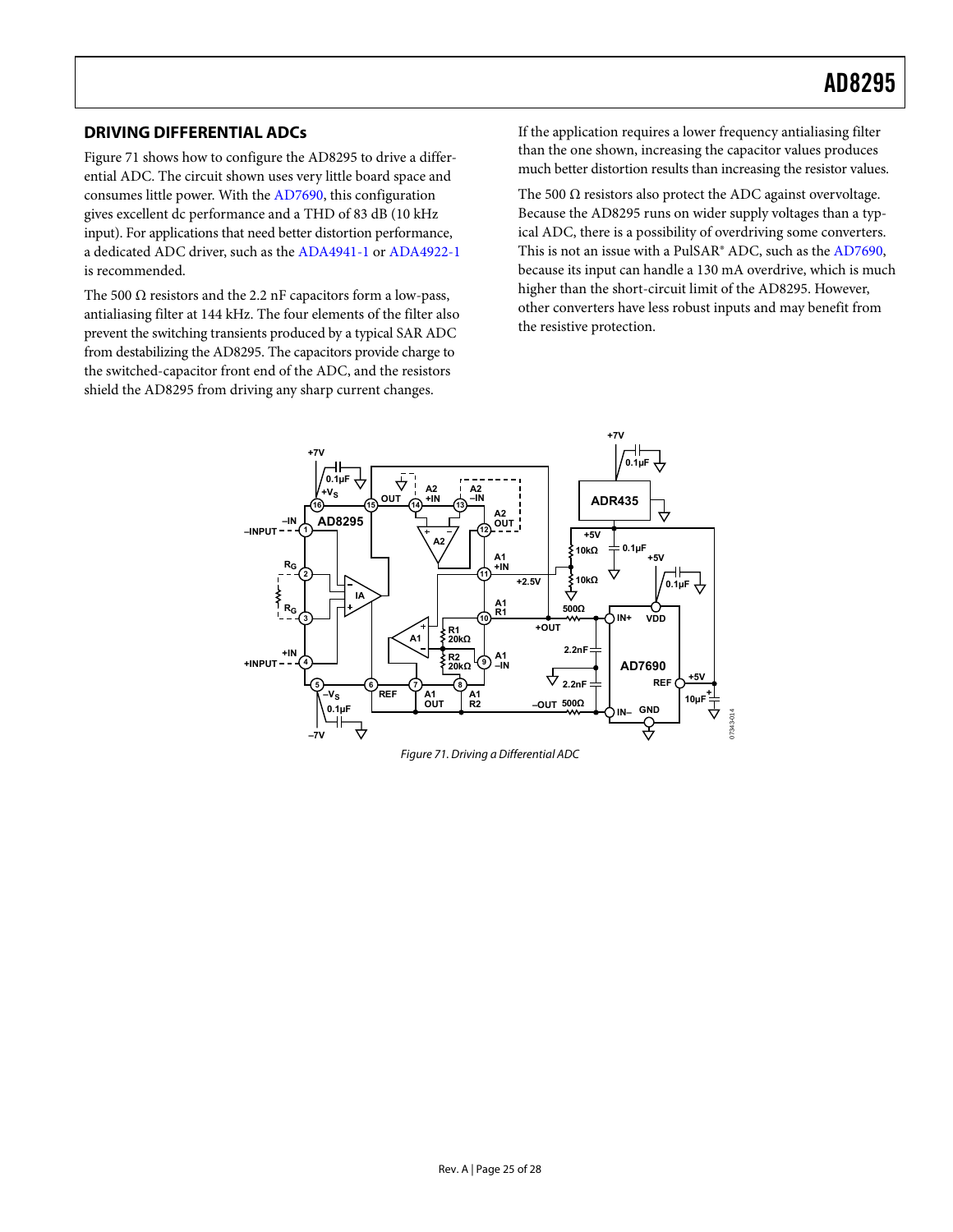# <span id="page-25-0"></span>OUTLINE DIMENSIONS



 $4$  mm  $\times$  4 mm Body, Very Thin Quad, with Hidden Paddle  $(CP-16-19)$ Dimensions shown in millimeters

### **ORDERING GUIDE**

| Model                      | <b>Temperature Range</b>           | <b>Package Description</b>              | <b>Package Option</b> |
|----------------------------|------------------------------------|-----------------------------------------|-----------------------|
| AD8295ACPZ-R71             | $-40^{\circ}$ C to $+85^{\circ}$ C | 16-Lead LFCSP_VQ, 7-Inch Tape and Reel  | $CP-16-19$            |
| AD8295ACPZ-RL1             | $-40^{\circ}$ C to $+85^{\circ}$ C | 16-Lead LFCSP_VQ, 13-Inch Tape and Reel | $CP-16-19$            |
| AD8295ACPZ-WP1             | $-40^{\circ}$ C to $+85^{\circ}$ C | 16-Lead LFCSP_VQ, Waffle Pack           | $CP-16-19$            |
| AD8295BCPZ-R71             | $-40^{\circ}$ C to $+85^{\circ}$ C | 16-Lead LFCSP_VQ, 7-Inch Tape and Reel  | $CP-16-19$            |
| AD8295BCPZ-RL1             | $-40^{\circ}$ C to $+85^{\circ}$ C | 16-Lead LFCSP_VQ, 13-Inch Tape and Reel | $CP-16-19$            |
| AD8295BCPZ-WP <sup>1</sup> | $-40^{\circ}$ C to $+85^{\circ}$ C | 16-Lead LFCSP VQ, Waffle Pack           | $CP-16-19$            |

1 Z = RoHS Compliant Part.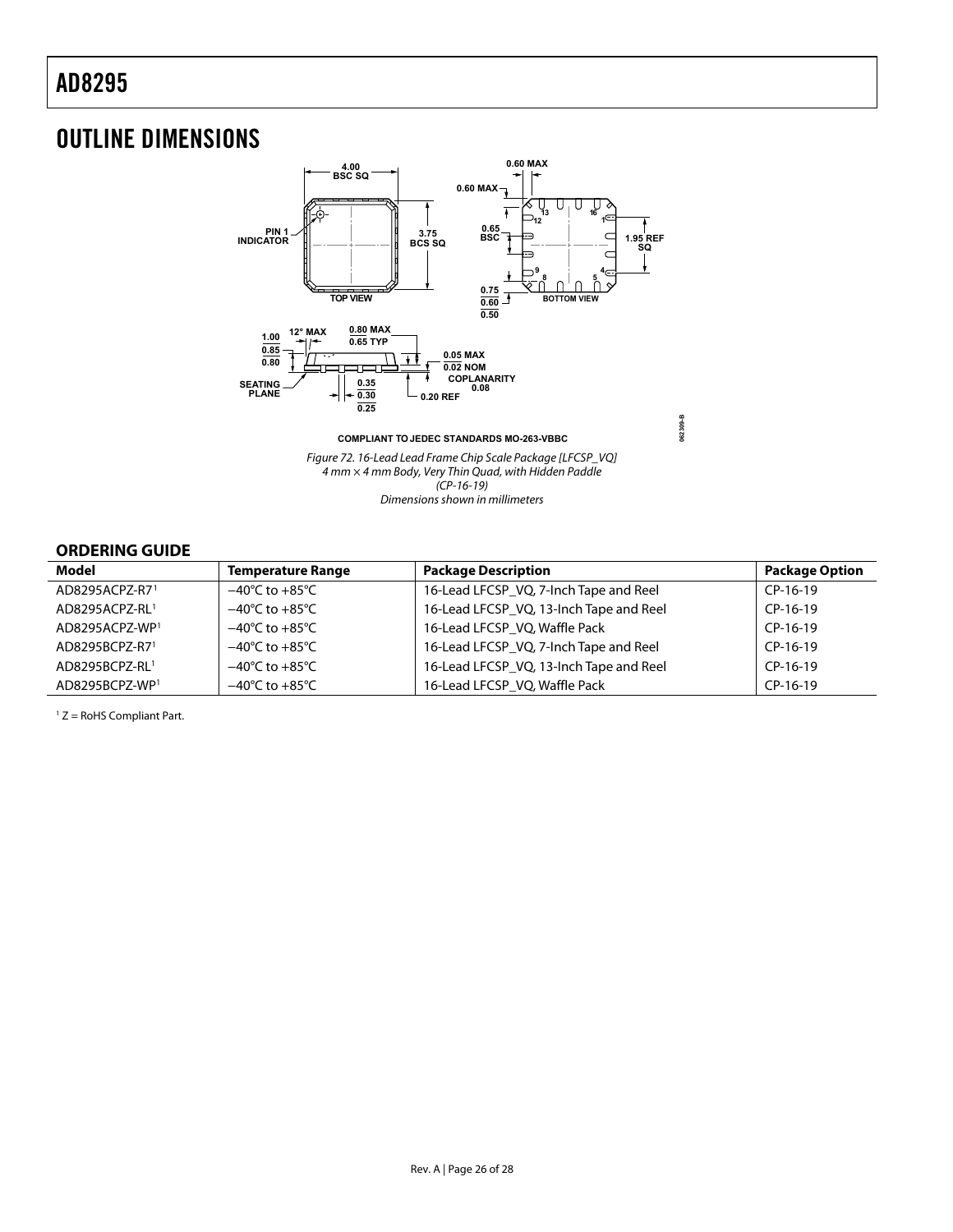# **NOTES**